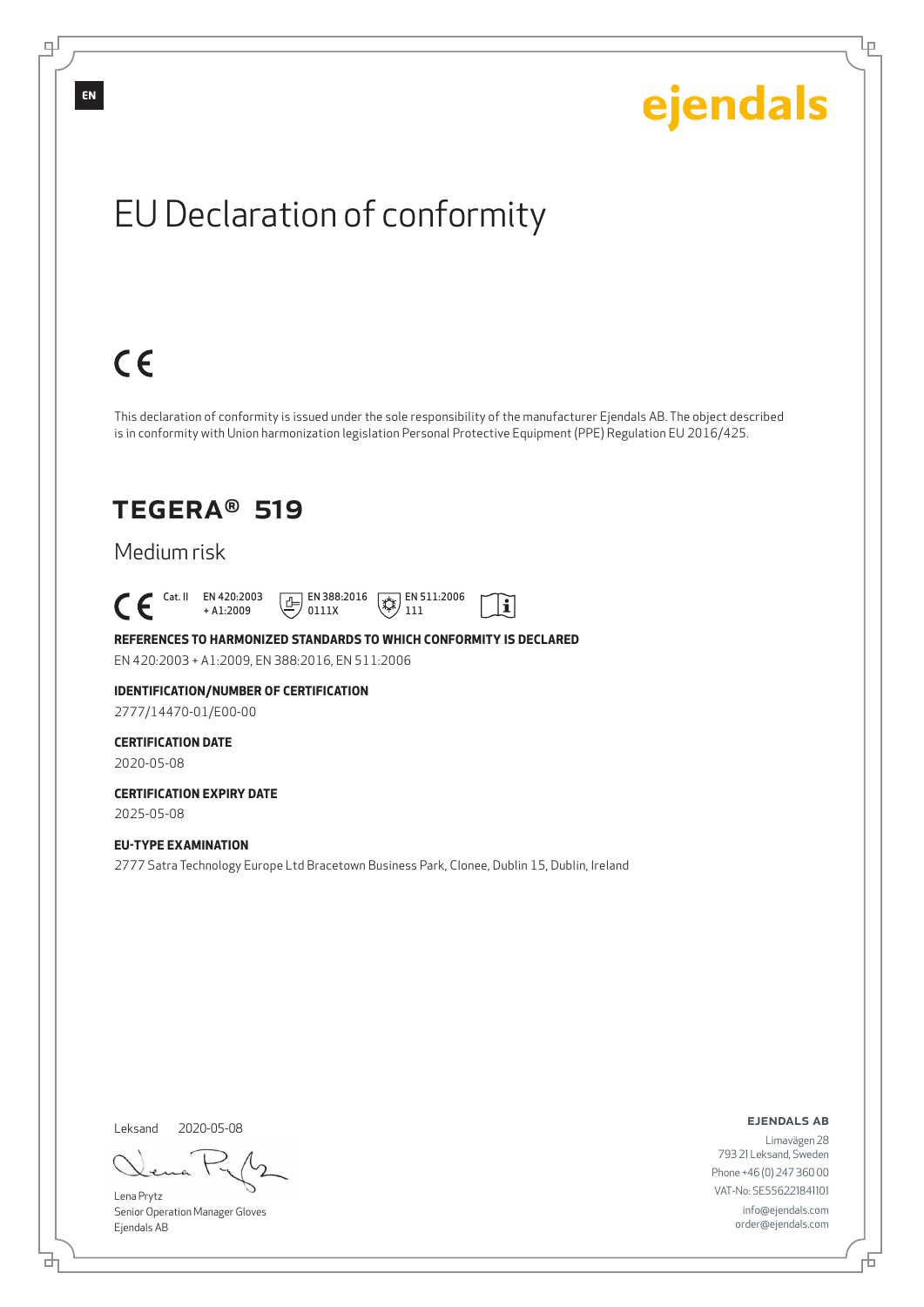Lρ

# EU-försäkran om överensstämmelse

# $C \in$

Denna försäkran om överensstämmelse utfärdas på eget ansvar av tillverkaren Ejendals AB. Föremålet för försäkran överensstämmer med EU-harmoniserad lagstiftning för personlig skyddsutrustning (PPE), EU-förordning 2016/425.

### TEGERA® 519

### Medelhög risk

 Cat. II EN 420:2003 + A1:2009  $E$  EN 388:2016 0111X  $\mathbb{R}$  EN 511:2006 111

**HÄNVISNINGAR TILL DE HARMONISERADE STANDARDER SOM AVSES MED FÖRSÄKRAN OM ÖVERENSSTÄMMELSE** EN 420:2003 + A1:2009, EN 388:2016, EN 511:2006

 $|\tilde{\mathbf{i}}|$ 

### **IDENTIFIERING/CERTIFIKATSNUMMER**

2777/14470-01/E00-00

#### **CERTIFIERINGSDATUM**

2020-05-08

#### **CERTIFIERINGENS UTGÅNGSDATUM** 2025-05-08

#### **EU-TYPKONTROLL**

2777 Satra Technology Europe Ltd Bracetown Business Park, Clonee, Dublin 15, Dublin, Ireland

Leksand

2020-05-08

Lena Prytz Driftschef Handskar Ejendals AB

<u>다</u>

ejendals ab

Đ

Limavägen 28 793 21 Leksand, Sweden Phone +46 (0) 247 360 00 VAT-No: SE556221841101 info@ejendals.com order@ejendals.com

டி

**SV**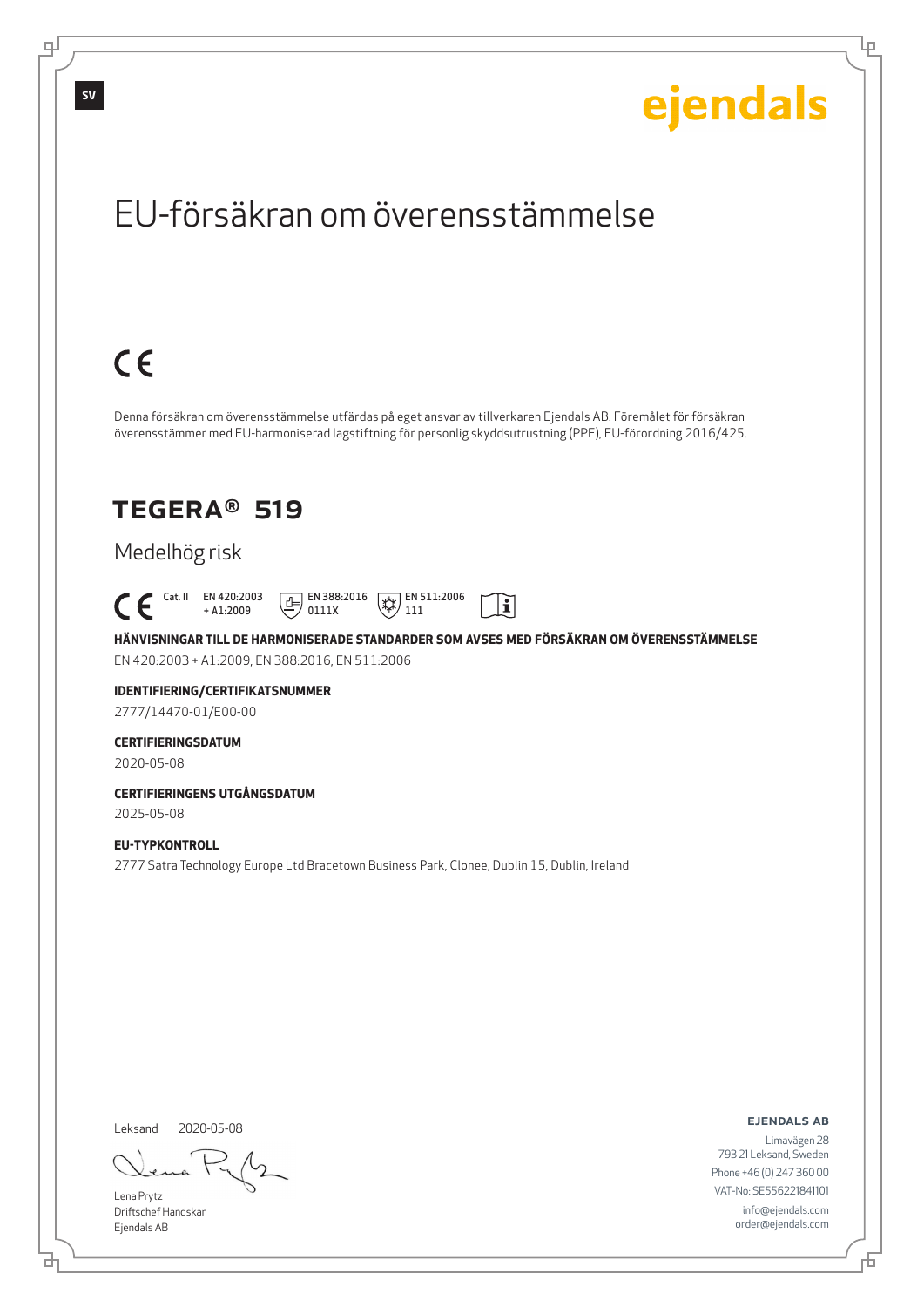Ļμ

# EF-erklæringen om overensstemmelse

# $C \in$

Denne overensstemmelseserklæring udstedes alene på Ejendal AB ansvar. De produkt, der er beskrevet er i overensstemmelse med Europa-Parlamentets og Rådets forordning (EU) 2016/425 2016 om personlige værnemidler.

### TEGERA® 519

### Mellemhøj risiko

 Cat. II EN 420:2003 + A1:2009  $E$  EN 388:2016 0111X  $\mathbb{R}$  EN 511:2006 111

**HENVISNINGER TIL DE HARMONISEREDE STANDARDER TIL HVILKE OVERENSSTEMMELSE ER ERKLÆRET** EN 420:2003 + A1:2009, EN 388:2016, EN 511:2006

 $|\tilde{\mathbf{i}}|$ 

### **IDENTIFIKATION/CERTIFICERINGSNUMMER**

2777/14470-01/E00-00

### **CERTIFICERINGSDATO**

2020-05-08

#### **UDLØB PÅ CERTIFICERING** 2025-05-08

**EU-TYPEAFPRØVNING** 2777 Satra Technology Europe Ltd Bracetown Business Park, Clonee, Dublin 15, Dublin, Ireland

Leksand

브

2020-05-08

Lena Prytz Senior Operation Manager Handsker Ejendals AB

ejendals ab

Đ

Limavägen 28 793 21 Leksand, Sweden Phone +46 (0) 247 360 00 VAT-No: SE556221841101 info@ejendals.com order@ejendals.com

டி

**DA**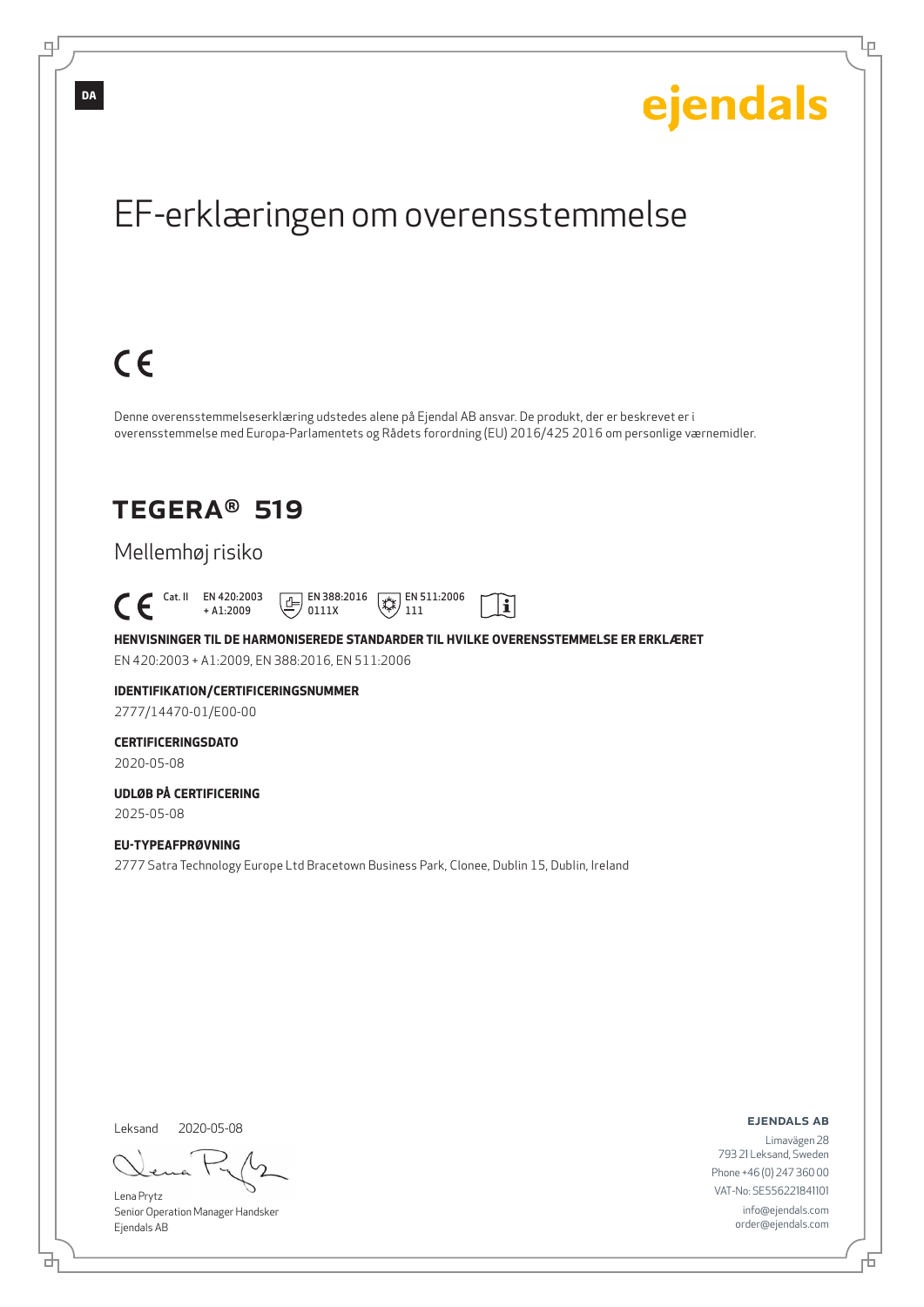Lμ

# EU-asetuksen Vaatimustenmukaisuusvakuutus

# $C \in$

Valmistaja Ejendals AB antaa tämän vaatimustenmukaisuusvakuutuksen omalla vastuullaan. Kuvattu vakuutuksen kohde täyttää Euroopan unionin yhdenmukaistamislainsäädännössä henkilösuojaimia koskevan asetuksen EU 2016/425 vaatimukset.

## TEGERA® 519

### Keskitason riski

 Cat. II EN 420:2003  $\boxed{\underline{f}}$  EN 388:2016  $\mathbb{R}$  EN 511:2006  $|\tilde{\mathbf{i}}|$ + A1:2009 0111X 111

**VIITTAUKSET YHDENMUKAISTETTUIHIN STANDARDEIHIN, JOITA VAATIMUSTENMUKAISUUSVAKUUTUS KOSKEE** EN 420:2003 + A1:2009, EN 388:2016, EN 511:2006

#### **SERTIFIKAATIN NUMERO**

2777/14470-01/E00-00

#### **SERTIFIOINTIPÄIVÄMÄÄRÄ**

2020-05-08

#### **SERTIFIKAATIN VIIMEINEN VOIMASSAOLOPÄIVÄ**

2025-05-08

#### **EU-TYYPPITARKASTUS** 2777 Satra Technology Europe Ltd Bracetown Business Park, Clonee, Dublin 15, Dublin, Ireland

Leksand

브

2020-05-08

Lena Prytz Senior Operation Manager Gloves Ejendals AB

ejendals ab

Б

Limavägen 28 793 21 Leksand, Sweden Phone +46 (0) 247 360 00 VAT-No: SE556221841101 info@ejendals.com order@ejendals.com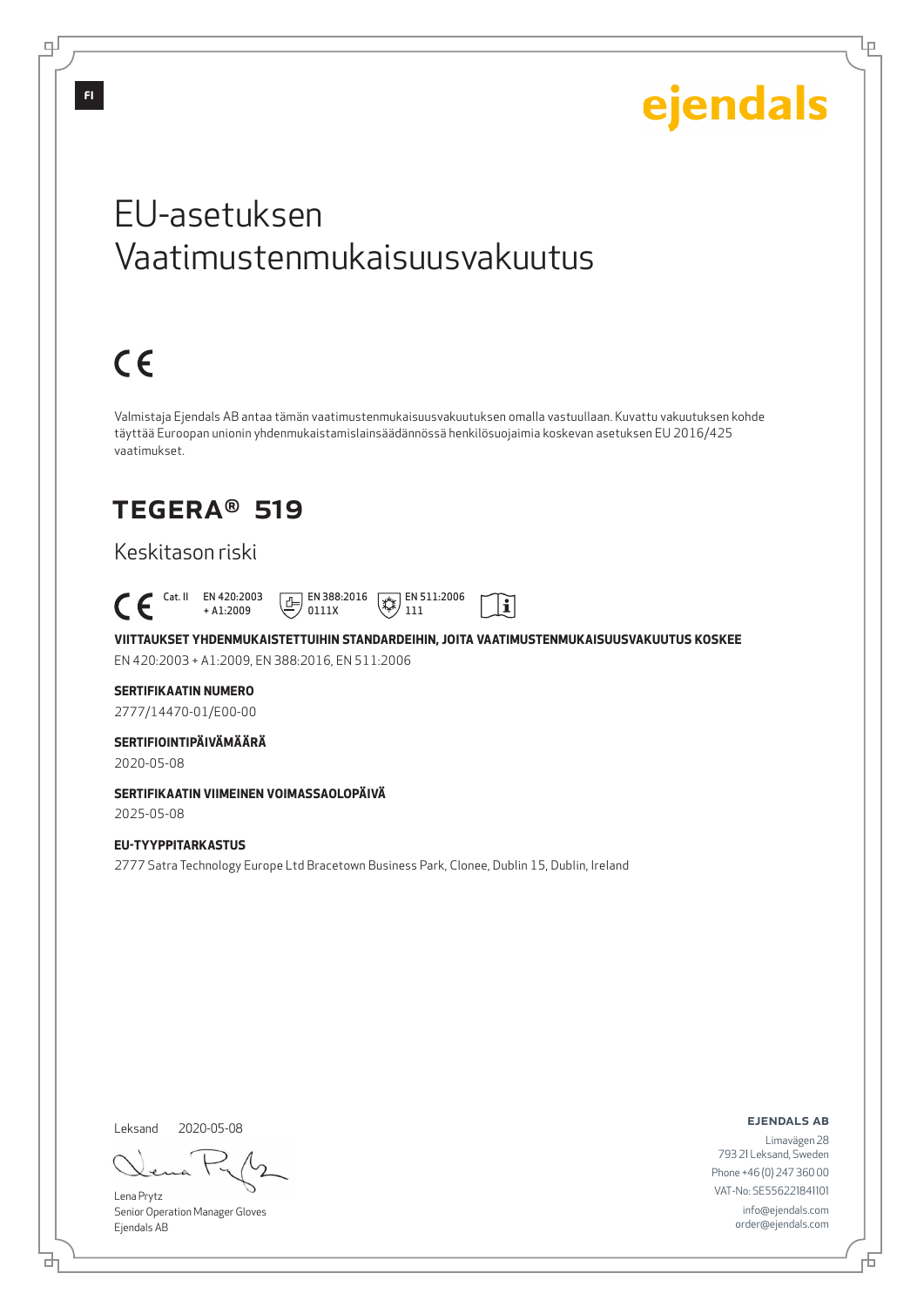Ļμ

# Déclaration de conformité de l'Union Européenne

# $C \in$

La présente déclaration de conformité est établie sous la seule responsabilité du fabricant, Ejendals AB. L'objet décrit est conforme à la Règlementation 2016/425 de l'Union Européenne sur l'harmonisation des législations de l'Union Européenne relatives aux équipements de protection individuelle (EPI).

### TEGERA® 519

#### Risque moyen

 Cat. II EN 420:2003  $E$  EN 388:2016  $\mathbb{R}$  EN 511:2006  $|\tilde{\mathbf{i}}|$ + A1:2009 0111X 111

**RÉFÉRENCES AUX NORMES HARMONISÉES PAR RAPPORT AUXQUELLES LA CONFORMITÉ EST DÉCLARÉE** EN 420:2003 + A1:2009, EN 388:2016, EN 511:2006

### **IDENTIFICATION/NUMÉRO DE CERTIFICATION**

2777/14470-01/E00-00

#### **DATE DE CERTIFICATION**

2020-05-08

#### **DATE D'EXPIRATION DU CERTIFICAT** 2025-05-08

**EXAMEN UE DE TYPE**

2777 Satra Technology Europe Ltd Bracetown Business Park, Clonee, Dublin 15, Dublin, Ireland

Leksand 2020-05-08

Lena Prytz Directeur Exécutif, Gants Ejendals AB

ejendals ab

Б

Limavägen 28 793 21 Leksand, Sweden Phone +46 (0) 247 360 00 VAT-No: SE556221841101 info@ejendals.com order@ejendals.com

டி

**FR**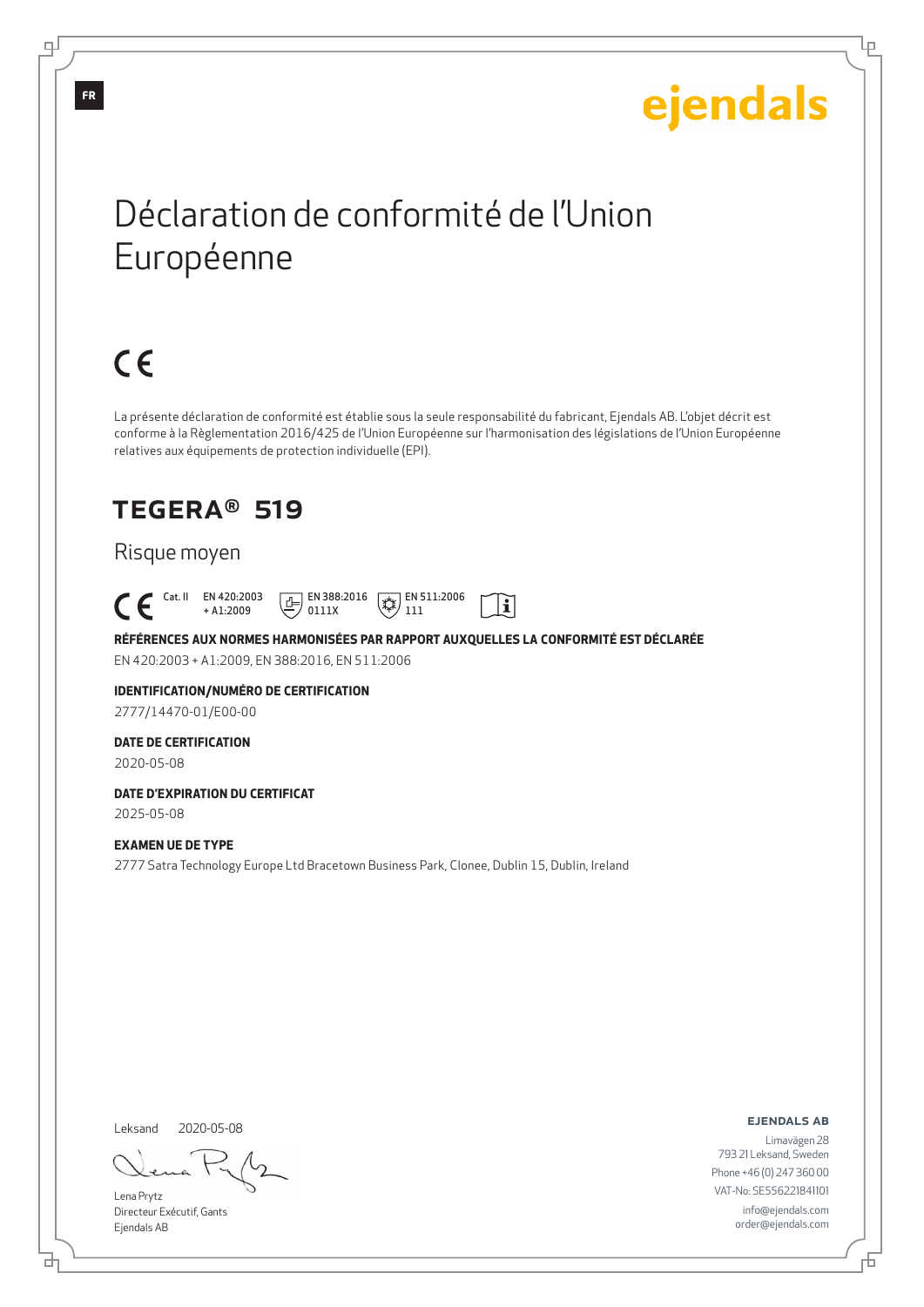Ļμ

# EU-Konformitätserklärung

# $C \in$

Diese Konformitätserklärung wurde unter der alleinigen Verantwortung des Herstellers Ejendals AB ausgestellt. Das beschriebene Objekt stimmt mit den Harmonisierungsrechtsvorschriften zu persönlicher Schutzausrüstung (PSA) Verordnung EU 2016/425 überein.

### TEGERA® 519

### Mittleres Risiko

 Cat. II EN 420:2003  $E$  EN 388:2016  $\mathbb{R}$  EN 511:2006  $|\tilde{\mathbf{i}}|$ + A1:2009 0111X 111

#### **VERWEIST AUF HARMONISIERTE NORMEN, FÜR DIE KONFORMITÄT ERKLÄRT WIRD** EN 420:2003 + A1:2009, EN 388:2016, EN 511:2006

#### **KENNZEICHNUNG/ZERTIFIZIERUNGSNUMMER**

2777/14470-01/E00-00

#### **DATUM DER ZERTIFIZIERUNG**

2020-05-08

#### **ABLAUFDATUM DES ZERTIFIKATES**

2025-05-08

#### **EG-BAUMUSTERPRÜFUNG**

2777 Satra Technology Europe Ltd Bracetown Business Park, Clonee, Dublin 15, Dublin, Ireland

Leksand 2020-05-08

<u>다</u>

Lena Prytz Senior Operation Manager Gloves Ejendals AB

#### ejendals ab

Limavägen 28 793 21 Leksand, Sweden Phone +46 (0) 247 360 00 VAT-No: SE556221841101 info@ejendals.com order@ejendals.com

∓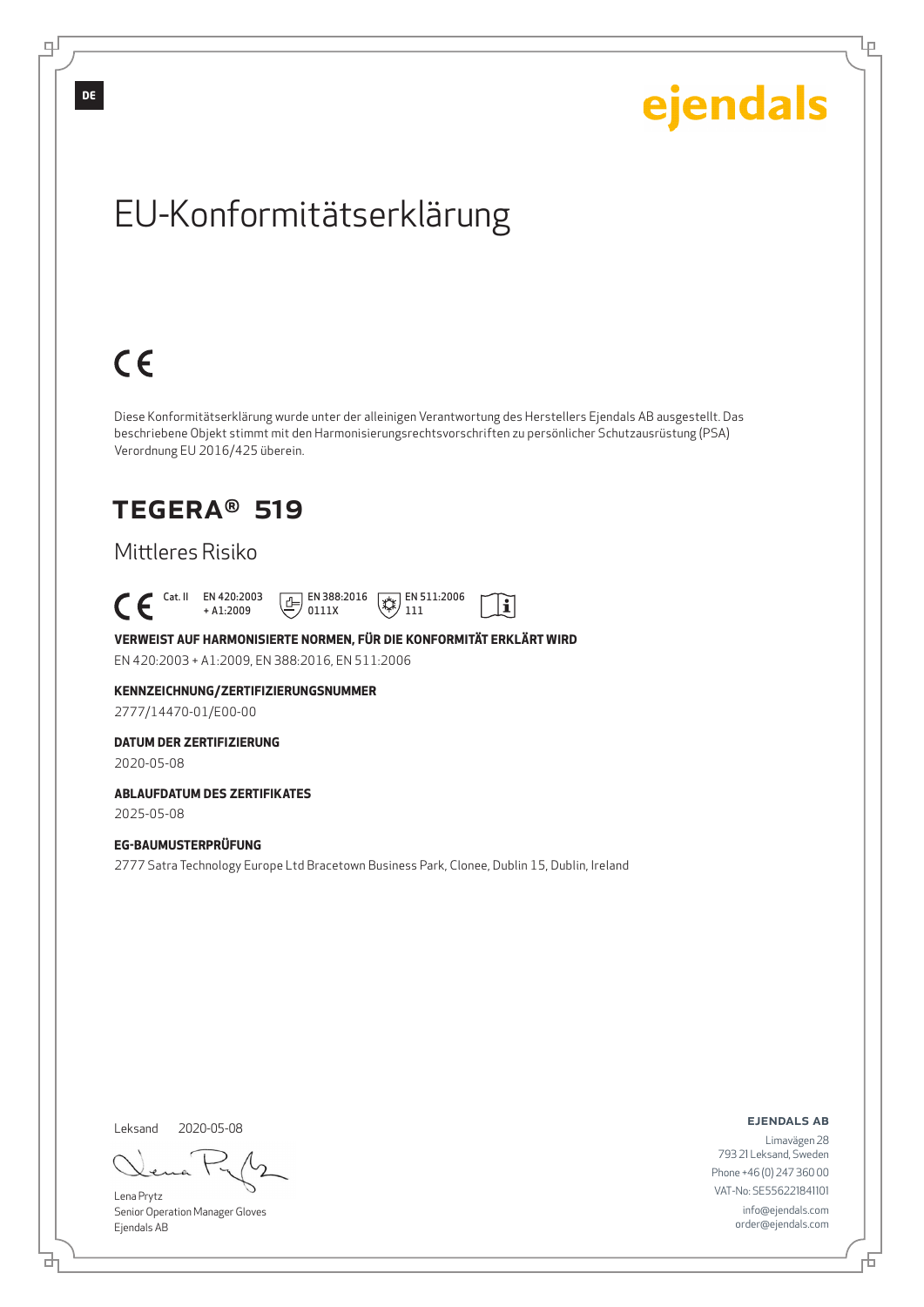ejendals

Ļμ

# EU-samsvarserklæring

# $C \in$

Denne samsvarserklæringen er gitt ut ene og alene under ansvaret til produsenten Ejendals AB. Objektet som er beskrevet, er i samsvar med EUs harmoniseringsregelverk EU-forskrift for personlig verneutstyr (PVU) EU 2016/425.

 $|\tilde{\mathbf{i}}|$ 

### TEGERA® 519

### Middels risiko

 $\begin{bmatrix} \begin{array}{ccc} \text{Cat. II} & \text{EN } 420:2003 \\ + \text{A1:2009} \end{array} \end{bmatrix}$ + A1:2009  $\boxed{E}$  EN 388:2016 0111X  $\mathbb{R}$  EN 511:2006 111

**REFERANSER TIL HARMONISERTE STANDARDER MED ERKLÆRT OVERENSSTEMMELSE** EN 420:2003 + A1:2009, EN 388:2016, EN 511:2006

### **IDENTIFISERING/SERTIFISERINGSNUMMER**

2777/14470-01/E00-00

#### **SERTIFISERINGSDATO**

2020-05-08

#### **UTLØPSDATO SERTIFISERING** 2025-05-08

**UNDERSØKELSE EU-TYPE**

2777 Satra Technology Europe Ltd Bracetown Business Park, Clonee, Dublin 15, Dublin, Ireland

Leksand 2020-05-08

<u>다</u>

Lena Prytz Hansker for senior driftsledere Ejendals AB

ejendals ab

Limavägen 28 793 21 Leksand, Sweden Phone +46 (0) 247 360 00 VAT-No: SE556221841101 info@ejendals.com order@ejendals.com

Đ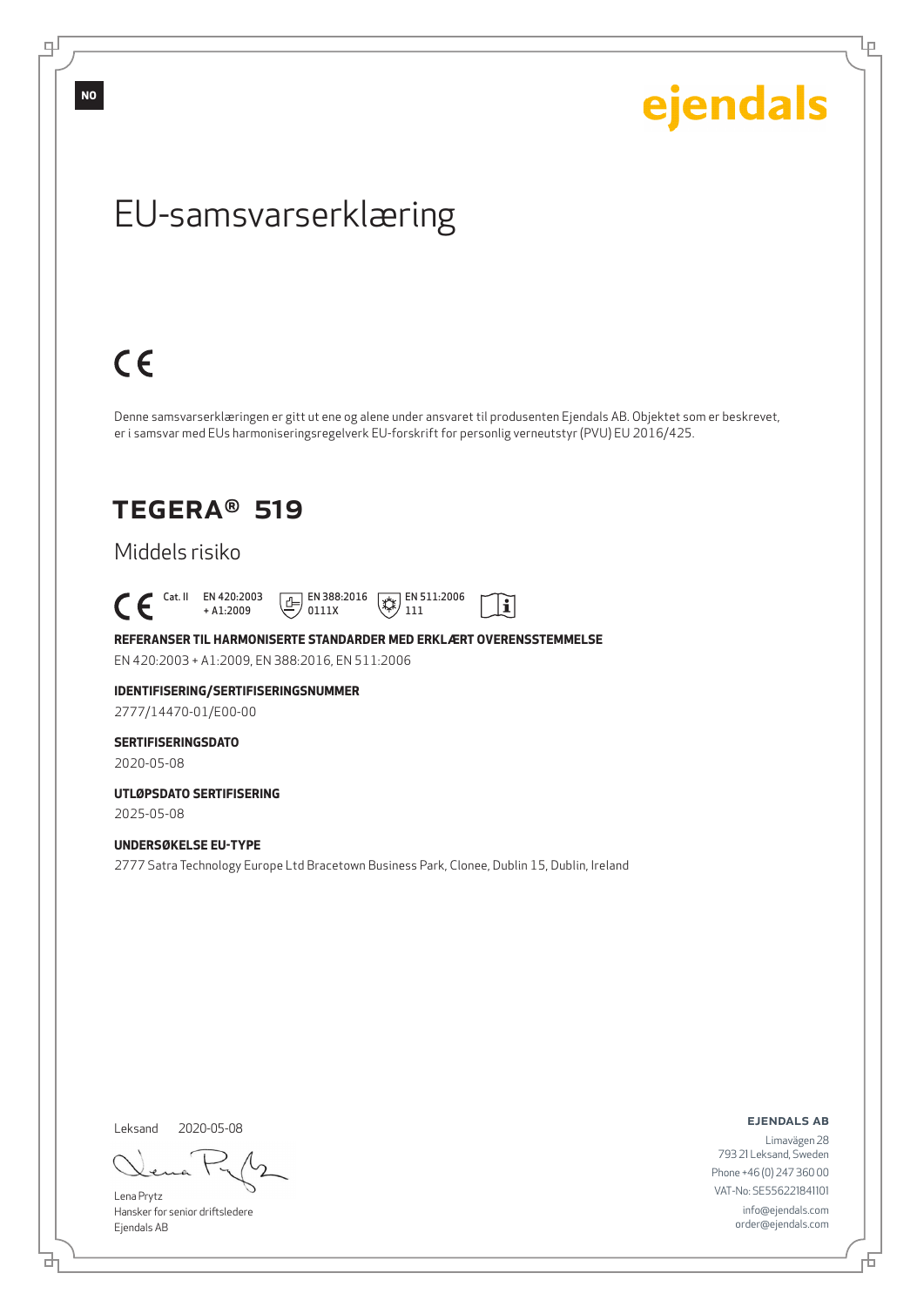Ļμ

# ЕС Декларация соответствия

# $C \in$

Эта декларация соответствия выпущена под ответственностью производителя Ejendals AB. Объект соответствует законодательным требованиям ЕС, указанным в Регламенте о средствах индивидуальной защиты (СИЗ) 2016/425.

 $|\tilde{\mathbf{i}}|$ 

# TEGERA® 519

#### Средний риск

 Cat. II EN 420:2003 + A1:2009  $\boxed{E}$  EN 388:2016 0111X  $\overline{**}$  EN 511:2006 111

**ССЫЛКИ НА ГАРМОНИЗИРОВАННЫЕ СТАНДАРТЫ, СООТВЕТСТВИЕ КОТОРЫМ ЗАЯВЛЕНО** EN 420:2003 + A1:2009, EN 388:2016, EN 511:2006

**ИДЕНТИФИКАЦИОННЫЙ НОМЕР / НОМЕР СЕРТИФИКАТА** 2777/14470-01/E00-00

**ДАТА ВЫДАЧИ СЕРТИФИКАТА**

2020-05-08

**ДАТА ОКОНЧАНИЯ СРОКА ДЕЙСТВИЯ СЕРТИФИКАТА** 2025-05-08

#### **ТЕСТИРОВАНИЕ ПО СТАНДАРТУ ЕС**

2777 Satra Technology Europe Ltd Bracetown Business Park, Clonee, Dublin 15, Dublin, Ireland

Leksand 2020-05-08

브

Lena Prytz Старший менеджер по производству перчаток Ejendals AB

ejendals ab

Đ

Limavägen 28 793 21 Leksand, Sweden Phone +46 (0) 247 360 00 VAT-No: SE556221841101 info@ejendals.com order@ejendals.com

**RU**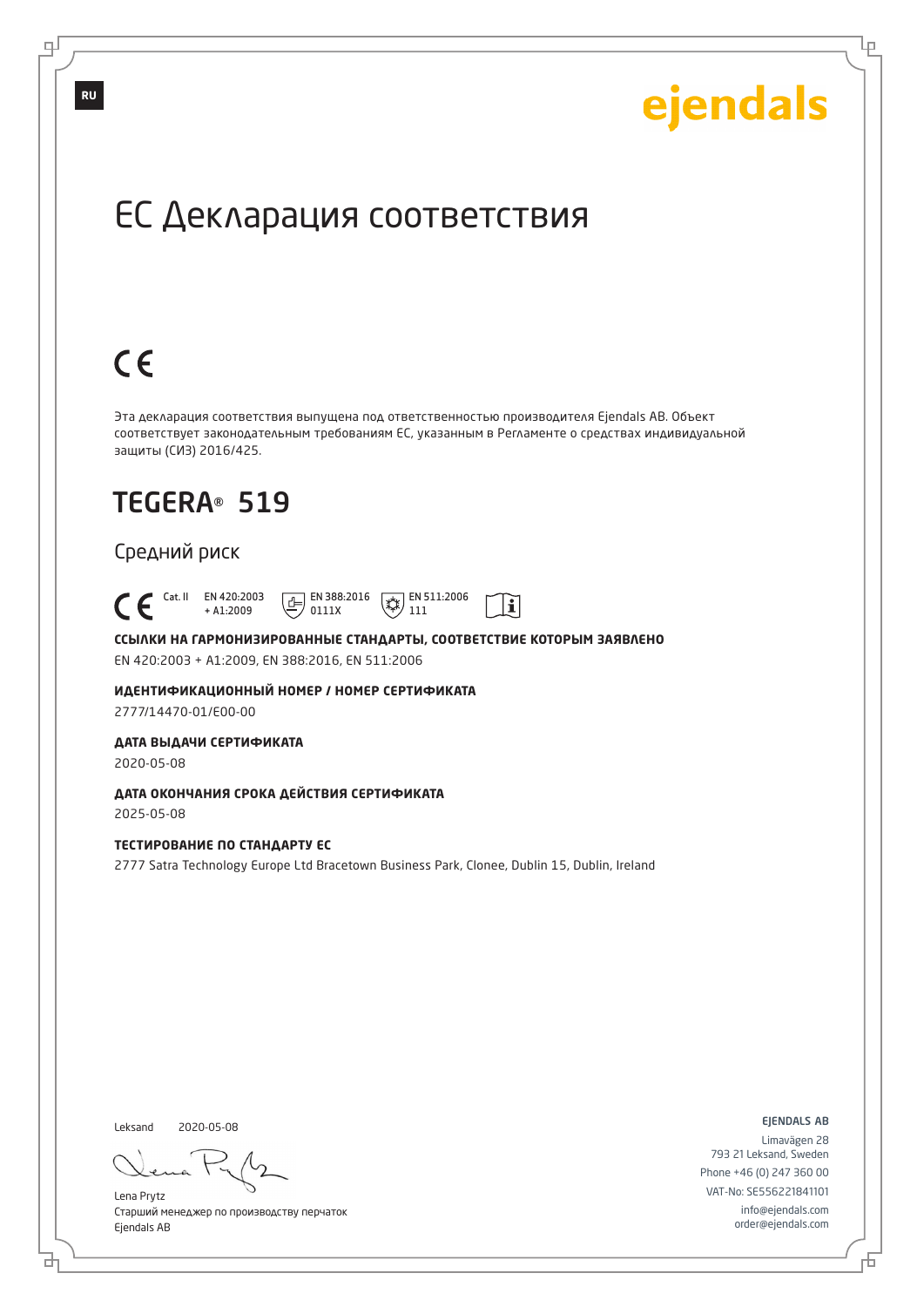# EU-verklaring van conformiteit

Deze conformiteitsverklaring wordt verstrekt onder volledige verantwoordelijkheid van de fabrikant Ejendals AB. Het beschreven doel is in overeenstemming met de harmonisatiewetgeving van de Unie Persoonlijke beschermingsmiddelen (PBM) Verordening 2016/425.

## TEGERA® 519

### Gemiddeld risico

 $C \in$ 

 Cat. II EN 420:2003  $E$  EN 388:2016  $\mathbb{R}$  EN 511:2006  $\mathbf{i}$ + A1:2009 0111X 111

**VERWIJZINGEN NAAR GEHARMONISEERDE NORMEN WAAROP DE CONFORMITEITSVERKLARING BETREKKING HEEFT** EN 420:2003 + A1:2009, EN 388:2016, EN 511:2006

### **IDENTIFICATIE/NUMMER CERTIFICERING**

2777/14470-01/E00-00

#### **CERTIFICERINGSDATUM**

2020-05-08

#### **VERVALDATUM CERTIFICERING** 2025-05-08

#### **EU-TYPEONDERZOEK**

2777 Satra Technology Europe Ltd Bracetown Business Park, Clonee, Dublin 15, Dublin, Ireland

Leksand 2020-05-08

브

Lena Prytz Senior Operation Manager Gloves Ejendals AB

ejendals ab

Đ

Limavägen 28 793 21 Leksand, Sweden Phone +46 (0) 247 360 00 VAT-No: SE556221841101 info@ejendals.com order@ejendals.com

**NL**

டி

ejendals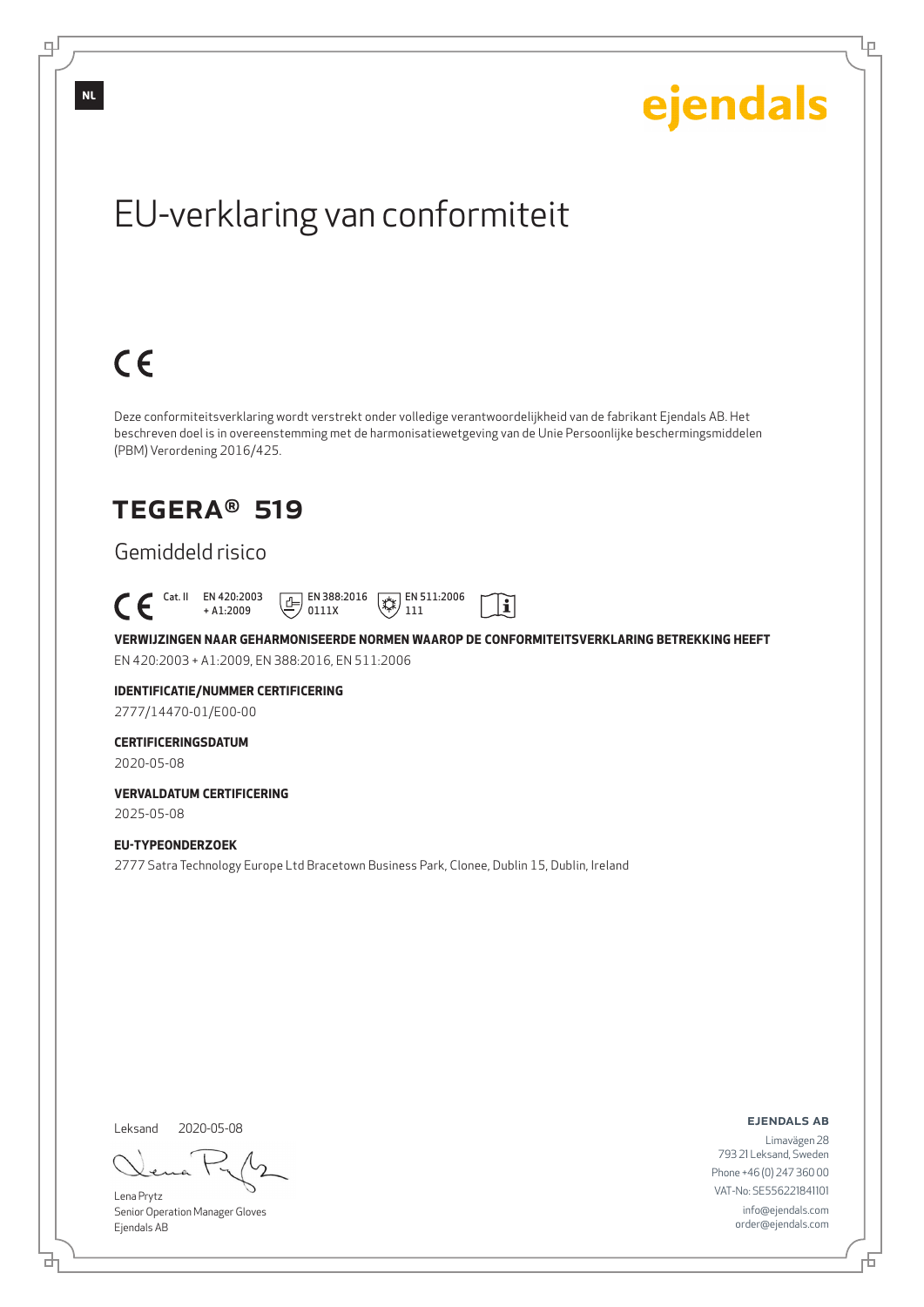Lρ

# Dichiarazione UE di conformità

# $C \in$

La presente dichiarazione di conformità è rilasciata sotto l'esclusiva responsabilità del fabbricante Ejendals AB. L'oggetto descritto è conforme alla normativa di armonizzazione dell'Unione in materia di Dispositivi di Protezione Individuale (DPI) Regolamento UE 2016/425.

 $\mathbf{i}$ 

### TEGERA® 519

### Rischio medio

 Cat. II EN 420:2003 + A1:2009  $\boxed{E}$  EN 388:2016 0111X  $\mathbb{R}$  EN 511:2006 111

#### **RIFERIMENTI ALLE NORME ARMONIZZATE ALLE QUALI SI DICHIARA LA CONFORMITÀ**

EN 420:2003 + A1:2009, EN 388:2016, EN 511:2006

#### **IDENTIFICAZIONE/NUMERO DI CERTIFICAZIONE**

2777/14470-01/E00-00

#### **DATA DI CERTIFICAZIONE**

2020-05-08

#### **DATA DI SCADENZA DELLA CERTIFICAZIONE**

2025-05-08

#### **ESAME TIPO UE**

2777 Satra Technology Europe Ltd Bracetown Business Park, Clonee, Dublin 15, Dublin, Ireland

Leksand

<u>다</u>

2020-05-08

Lena Prytz Senior Operation Manager Guanti Ejendals AB

#### ejendals ab

Limavägen 28 793 21 Leksand, Sweden Phone +46 (0) 247 360 00 VAT-No: SE556221841101 info@ejendals.com order@ejendals.com

டி

**IT**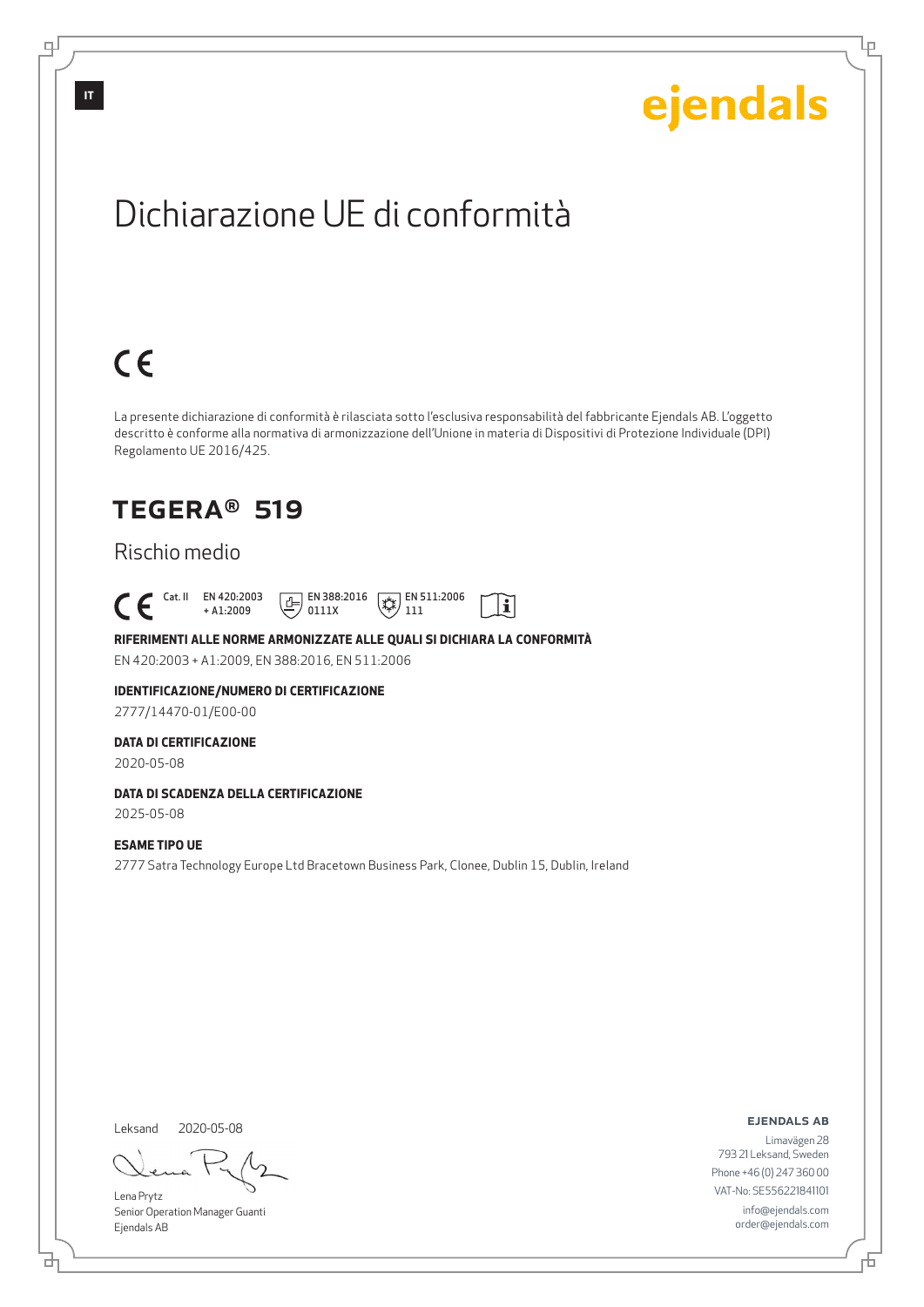Ļμ

# Deklaracja zgodności UE

# $C \in$

Niniejsza deklaracja zgodności została wydana na wyłączną odpowiedzialność producenta, firmy Ejendals AB. Przedmiot opisany w niniejszej deklaracji jest zgodny z wymaganiami unijnego prawodawstwa harmonizacyjnego, zawartymi w rozporządzeniu EU 2016/425 w sprawie środków ochrony indywidualnej.

### TEGERA® 519

### Średnie ryzyko

 Cat. II EN 420:2003  $\boxed{E}$  EN 388:2016  $\mathbb{R}$  EN 511:2006  $|\tilde{\mathbf{i}}|$ + A1:2009 0111X 111

**ODWOŁANIA DO NORM ZHARMONIZOWANYCH, W ODNIESIENIU DO KTÓRYCH DEKLAROWANA JEST ZGODNOŚĆ** EN 420:2003 + A1:2009, EN 388:2016, EN 511:2006

#### **IDENTYFIKACJA/NUMER CERTYFIKATU**

2777/14470-01/E00-00

#### **DATA WYSTAWIENIA CERTYFIKATU**

2020-05-08

#### **DATA WAŻNOŚCI CERTYFIKATU**

2025-05-08

#### **BADANIE TYPU UE**

2777 Satra Technology Europe Ltd Bracetown Business Park, Clonee, Dublin 15, Dublin, Ireland

Leksand 2020-05-08

브

Lena Prytz Starszy kierownik operacyjny ds. rękawic Ejendals AB

ejendals ab

Б

Limavägen 28 793 21 Leksand, Sweden Phone +46 (0) 247 360 00 VAT-No: SE556221841101 info@ejendals.com order@ejendals.com

**PL**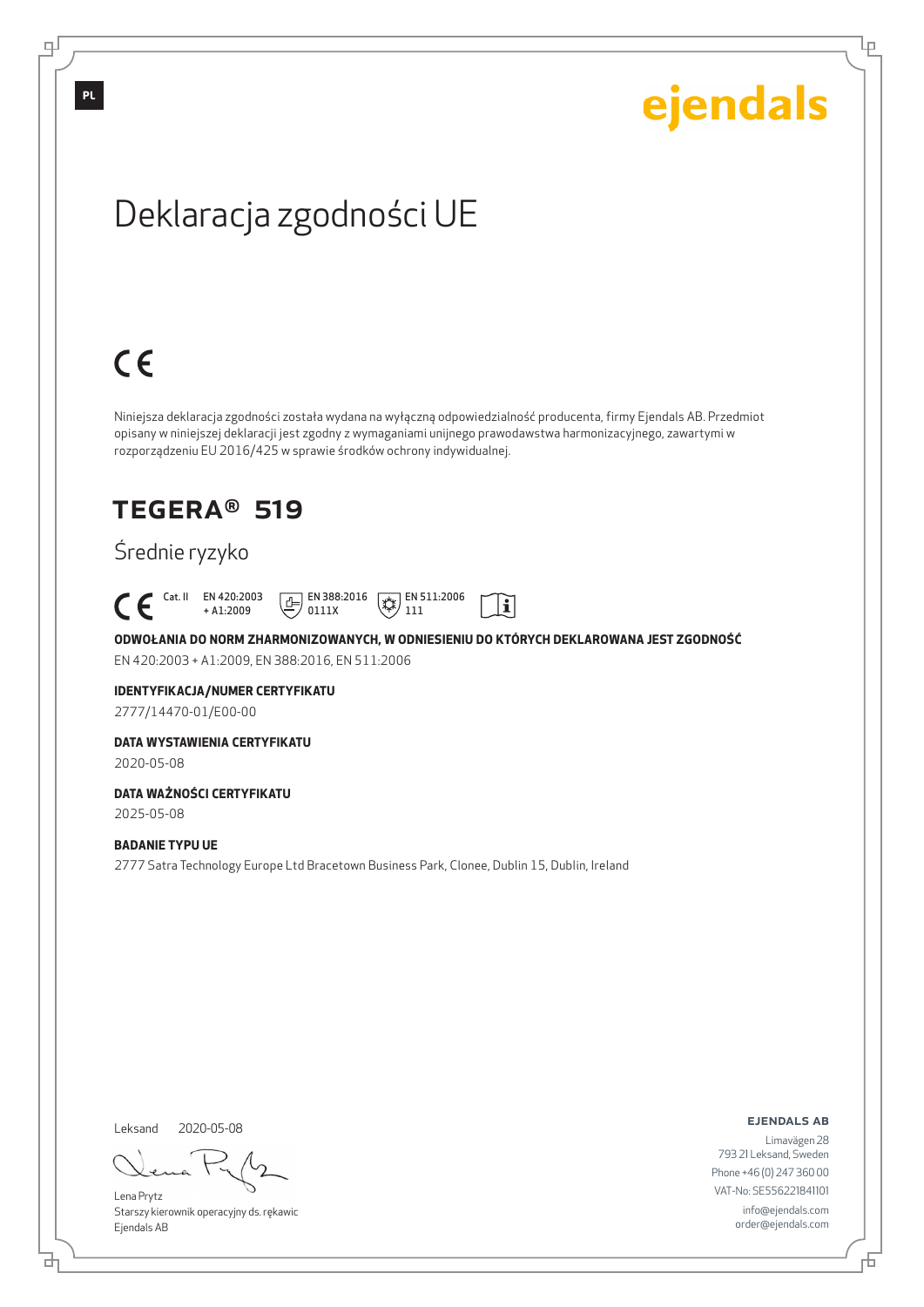Lρ

# Declaración UE de conformidad

# $C \in$

Esta declaración de conformidad se publica bajo la responsabilidad exclusiva del fabricante Ejendals AB. El objeto descrito está en conformidad con la legislación de armonización europea sobre equipos de protección personal (PPE) Reglamento UE 2016/425.

 $|\tilde{\mathbf{i}}|$ 

### TEGERA® 519

### Riesgo medio

 Cat. II EN 420:2003 + A1:2009  $E$  EN 388:2016 0111X  $\mathbb{R}$  EN 511:2006 111

**REFERENCIAS A LAS NORMAS ARMONIZADAS A LAS CUALES SE DECLARA LA CONFORMIDAD** EN 420:2003 + A1:2009, EN 388:2016, EN 511:2006

**IDENTIFICACIÓN/NÚMERO DE CERTIFICACIÓN**

2777/14470-01/E00-00

#### **FECHA DE CERTIFICACIÓN**

2020-05-08

### **FECHA DE CADUCIDAD DE LA CERTIFICACIÓN**

2025-05-08

#### **ANÁLISIS DE TIPO UE**

2777 Satra Technology Europe Ltd Bracetown Business Park, Clonee, Dublin 15, Dublin, Ireland

Leksand 2020-05-08

<u>다</u>

Lena Prytz Responsable Sénior de Operaciones de Guantes Ejendals AB

ejendals ab

Б

Limavägen 28 793 21 Leksand, Sweden Phone +46 (0) 247 360 00 VAT-No: SE556221841101 info@ejendals.com order@ejendals.com

டி

**ES**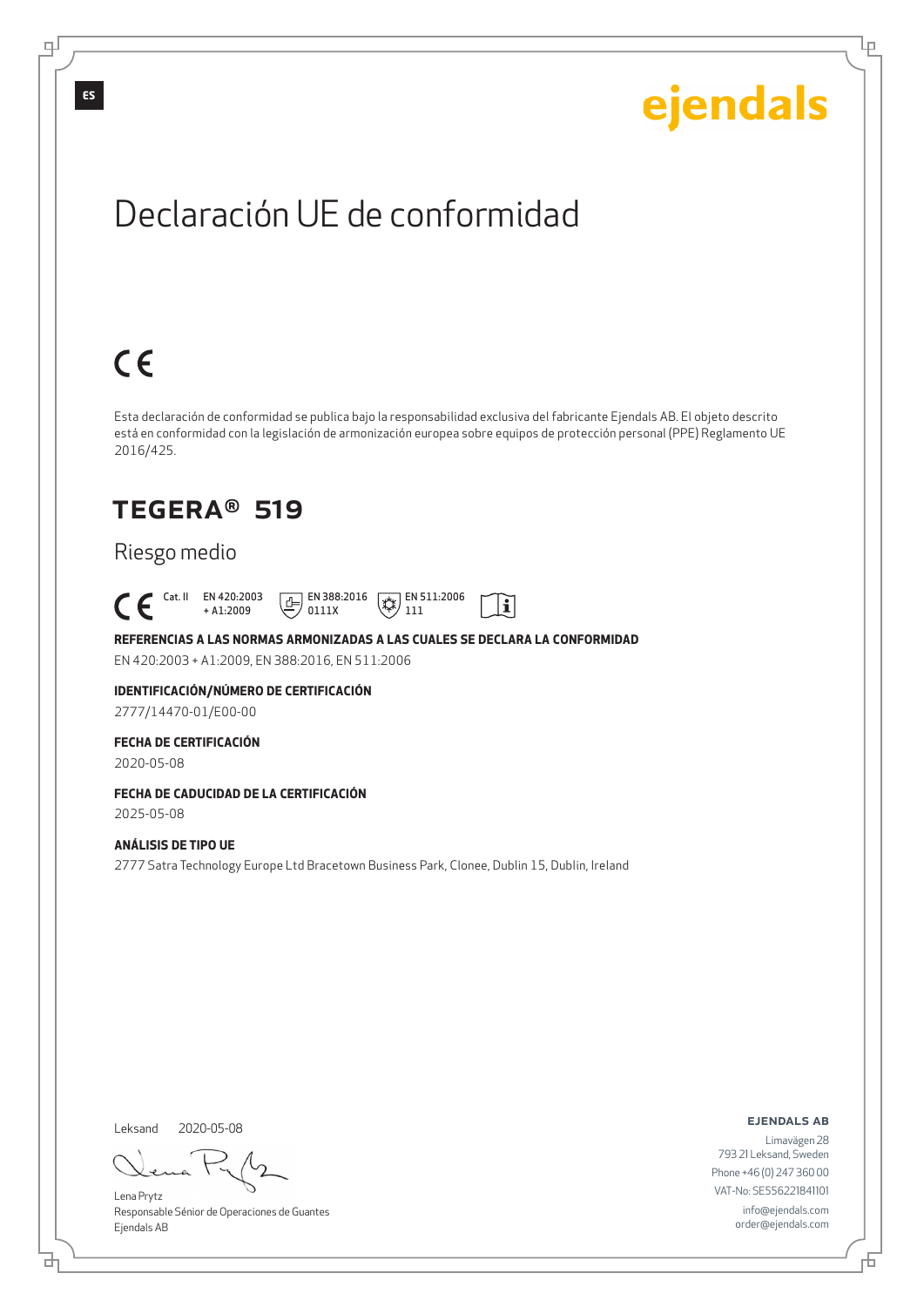Lρ

# Prohlášení EU o shodě výrobku

# $C \in$

Toto prohlášení o shodě se vydává na výhradní odpovědnost výrobce, kterým je Ejendals AB. Popsaný předmět je ve shodě s harmonizačními právními předpisy Unie: nařízením EU 2016/425 o osobních ochranných prostředcích (OOP).

 $|\tilde{\mathbf{i}}|$ 

### TEGERA® 519

### Střední riziko

 Cat. II EN 420:2003 + A1:2009  $E$  EN 388:2016 0111X  $\mathbb{R}$  EN 511:2006 111

**ODKAZY NA HARMONIZOVANÉ NORMY, NA JEJICHŽ ZÁKLADĚ SE SHODA PROHLAŠUJE** EN 420:2003 + A1:2009, EN 388:2016, EN 511:2006

#### **OZNAČENÍ/ČÍSLO CERTIFIKACE**

2777/14470-01/E00-00

#### **DATUM CERTIFIKACE**

2020-05-08

#### **DATUM KONCE PLATNOSTI CERTIFIKACE** 2025-05-08

#### **TYPOVÁ ZKOUŠKA EU**

2777 Satra Technology Europe Ltd Bracetown Business Park, Clonee, Dublin 15, Dublin, Ireland

Leksand 2020-05-08

đ

Lena Prytz Provozní ředitel pro rukavice Ejendals AB

ejendals ab

Đ

Limavägen 28 793 21 Leksand, Sweden Phone +46 (0) 247 360 00 VAT-No: SE556221841101 info@ejendals.com order@ejendals.com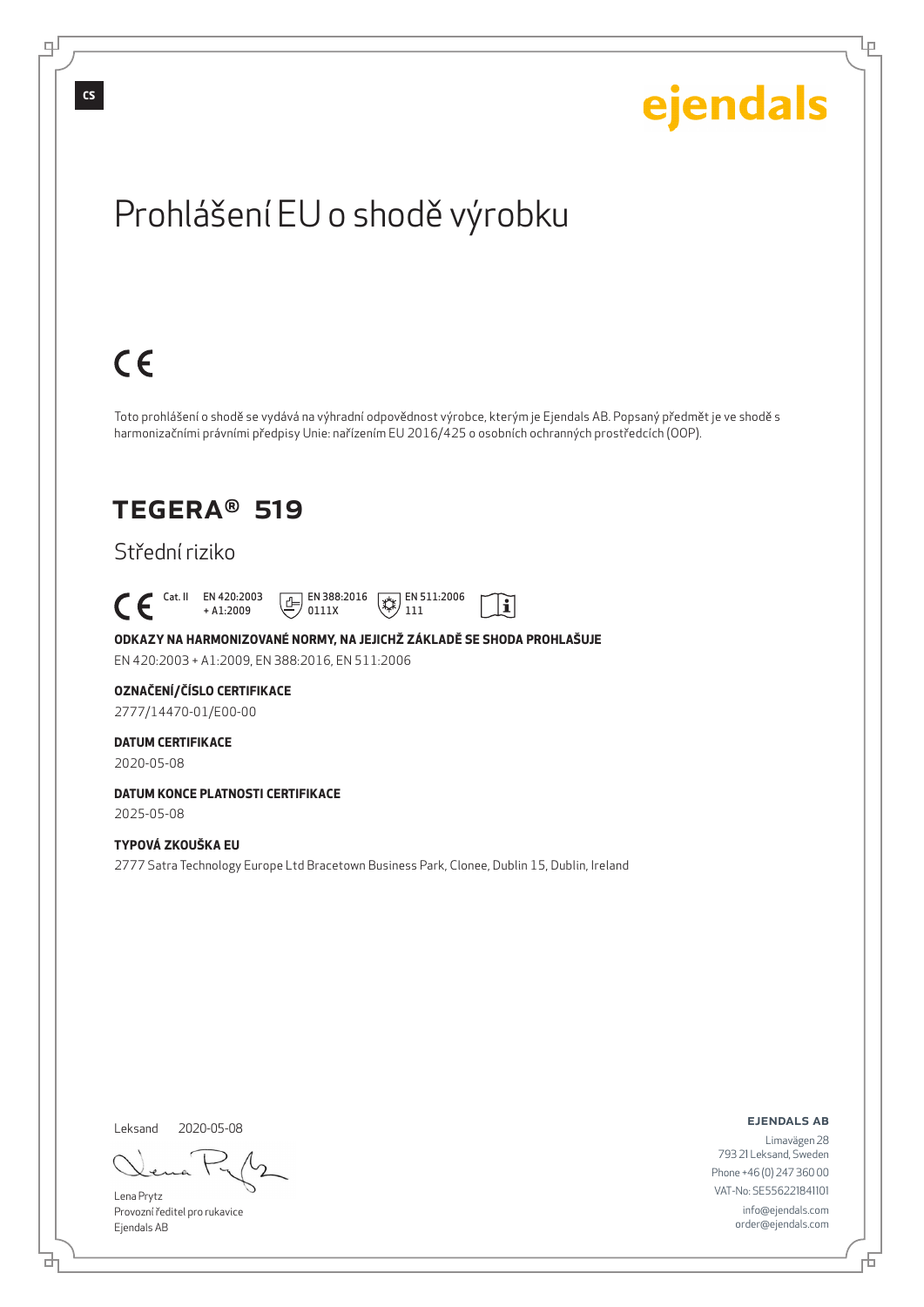Ļμ

# EU-megfelelőségi nyilatkozat

# $C \in$

Ezt a megfelelőségi nyilatkozatot a gyártó, az Ejendals AB kizárólagos felelősségvállalása mellett bocsátják ki. A leírt tárgy megfelel az egyéni védőeszközökre vonatkozó tagállami jogszabályok harmonizásáról szóló (EU) 2016/425-ös rendelet rendelkezéseinek.

### TEGERA® 519

### Közepes kockázat

 Cat. II EN 420:2003  $\boxed{\underline{f}}$  EN 388:2016  $\mathbb{R}$  EN 511:2006  $\mathbf{i}$ + A1:2009 0111X 111

**HIVATKOZVA A HARMONIZÁLT SZABVÁNYOKRA, AMELYEKRE A MEGFELELŐSÉGI NYILATKOZAT VONATKOZIK** EN 420:2003 + A1:2009, EN 388:2016, EN 511:2006

### **TANÚSÍTÁS AZONOSÍTÓ-/SORSZÁMA**

2777/14470-01/E00-00

### **TANÚSÍTÁS DÁTUMA**

2020-05-08

#### **TANÚSÍTÁS LEJÁRATA** 2025-05-08

**EU-TÍPUSÚ VIZSGÁLAT** 2777 Satra Technology Europe Ltd Bracetown Business Park, Clonee, Dublin 15, Dublin, Ireland

Leksand 2020-05-08

브

Lena Prytz Kesztyűkért felelős vezető operatív menedzser Ejendals AB

ejendals ab

Б

Limavägen 28 793 21 Leksand, Sweden Phone +46 (0) 247 360 00 VAT-No: SE556221841101 info@ejendals.com order@ejendals.com

**HU**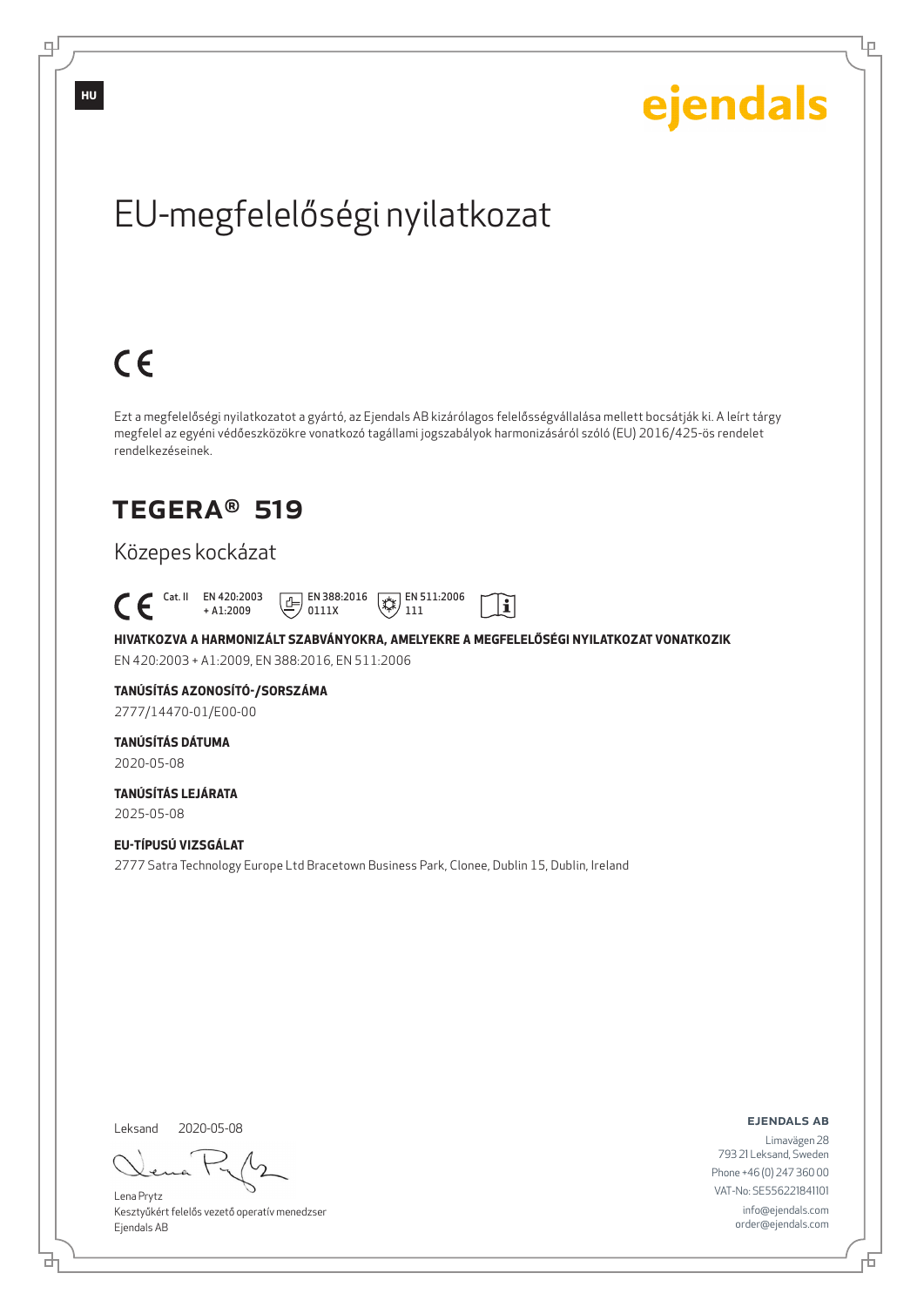

Lena Prytz Kinnaste tootmisvaldkonna peategevjuht Ejendals AB

<u>다</u>

793 21 Leksand, Sweden Phone +46 (0) 247 360 00 VAT-No: SE556221841101 info@ejendals.com order@ejendals.com

Đ

Lρ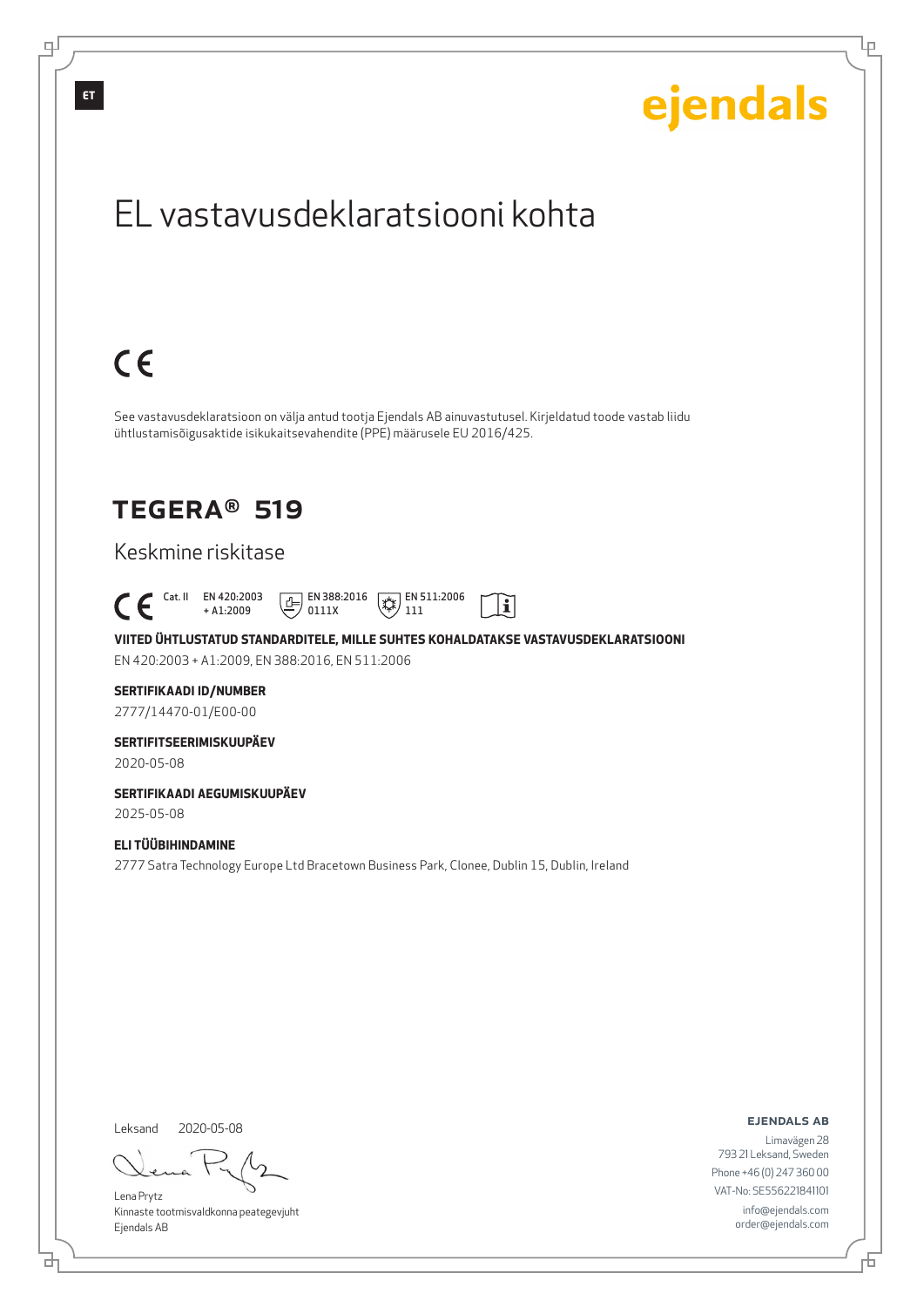Ļμ

# Declaração UE de conformidade

# $C \in$

Esta declaração de conformidade é emitida sob a exclusiva responsabilidade do fabricante, a Ejendals AB. O objeto descrito encontra-se em conformidade com a legislação de harmonização da União, o Regulamento da UE 2016/425 relativo a Equipamento de Proteção Individual (EPI).

 $|\tilde{\mathbf{i}}|$ 

### TEGERA® 519

### Médio risco

 Cat. II EN 420:2003 + A1:2009  $E$  EN 388:2016 0111X  $\mathbb{R}$  EN 511:2006 111

**REFERÊNCIAS A NORMAS HARMONIZADAS COM AS QUAIS SE DECLARA CONFORMIDADE** EN 420:2003 + A1:2009, EN 388:2016, EN 511:2006

### **IDENTIFICAÇÃO/NÚMERO DA CERTIFICAÇÃO**

2777/14470-01/E00-00

#### **DATA DA CERTIFICAÇÃO**

2020-05-08

### **DATA DE EXPIRAÇÃO DA CERTIFICAÇÃO**

2025-05-08

#### **EXAME UE DE TIPO**

2777 Satra Technology Europe Ltd Bracetown Business Park, Clonee, Dublin 15, Dublin, Ireland

Leksand 2020-05-08

브

Lena Prytz Luvas para Gestor Sénior de Operações Ejendals AB

ejendals ab

Б

Limavägen 28 793 21 Leksand, Sweden Phone +46 (0) 247 360 00 VAT-No: SE556221841101 info@ejendals.com order@ejendals.com

டி

**PT**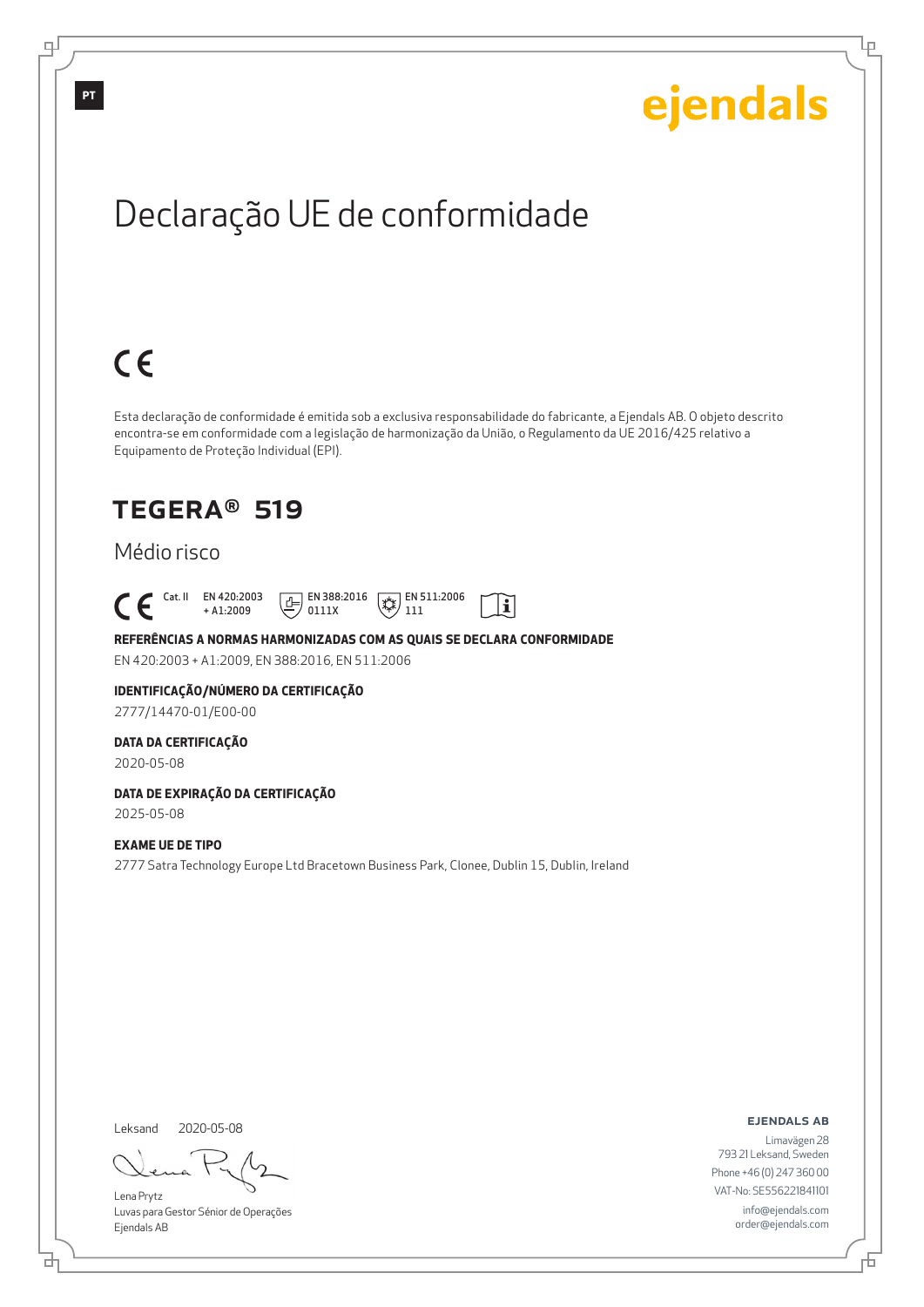Ļμ

# Declaraţie UE privind conformitatea

# $C \in$

Această declaraţie de conformitate este emisă în condiţiile responsabilităţii exclusive a producătorului Ejendals AB. Obiectul descris este în conformitate cu Regulamentul PPE UE 2016/425, referitor la echipamentele de protecţie personală (Personal Protective Equipment – PPE), din cadrul legislaţiei de armonizare a Uniunii.

> $\mathbb{R}$  EN 511:2006 111

 $|\tilde{\mathbf{i}}|$ 

### TEGERA® 519

### Risc mediu

 Cat. II EN 420:2003 + A1:2009  $E$  EN 388:2016 0111X

**TRIMITERI LA STANDARDELE ARMONIZATE CU CARE ESTE DECLARATĂ CONFORMITATEA** EN 420:2003 + A1:2009, EN 388:2016, EN 511:2006

#### **IDENTIFICARE/NUMĂR DE CERTIFICARE**

2777/14470-01/E00-00

#### **DATA CERTIFICĂRII**

2020-05-08

### **DATA DE EXPIRARE A CERTIFICĂRII**

2025-05-08

#### **EXAMINARE TIP UE**

2777 Satra Technology Europe Ltd Bracetown Business Park, Clonee, Dublin 15, Dublin, Ireland

Leksand

브

2020-05-08

Lena Prytz Manager senior operaţii Mănuşi Ejendals AB

ejendals ab

Б

Limavägen 28 793 21 Leksand, Sweden Phone +46 (0) 247 360 00 VAT-No: SE556221841101 info@ejendals.com order@ejendals.com

டி

**RO**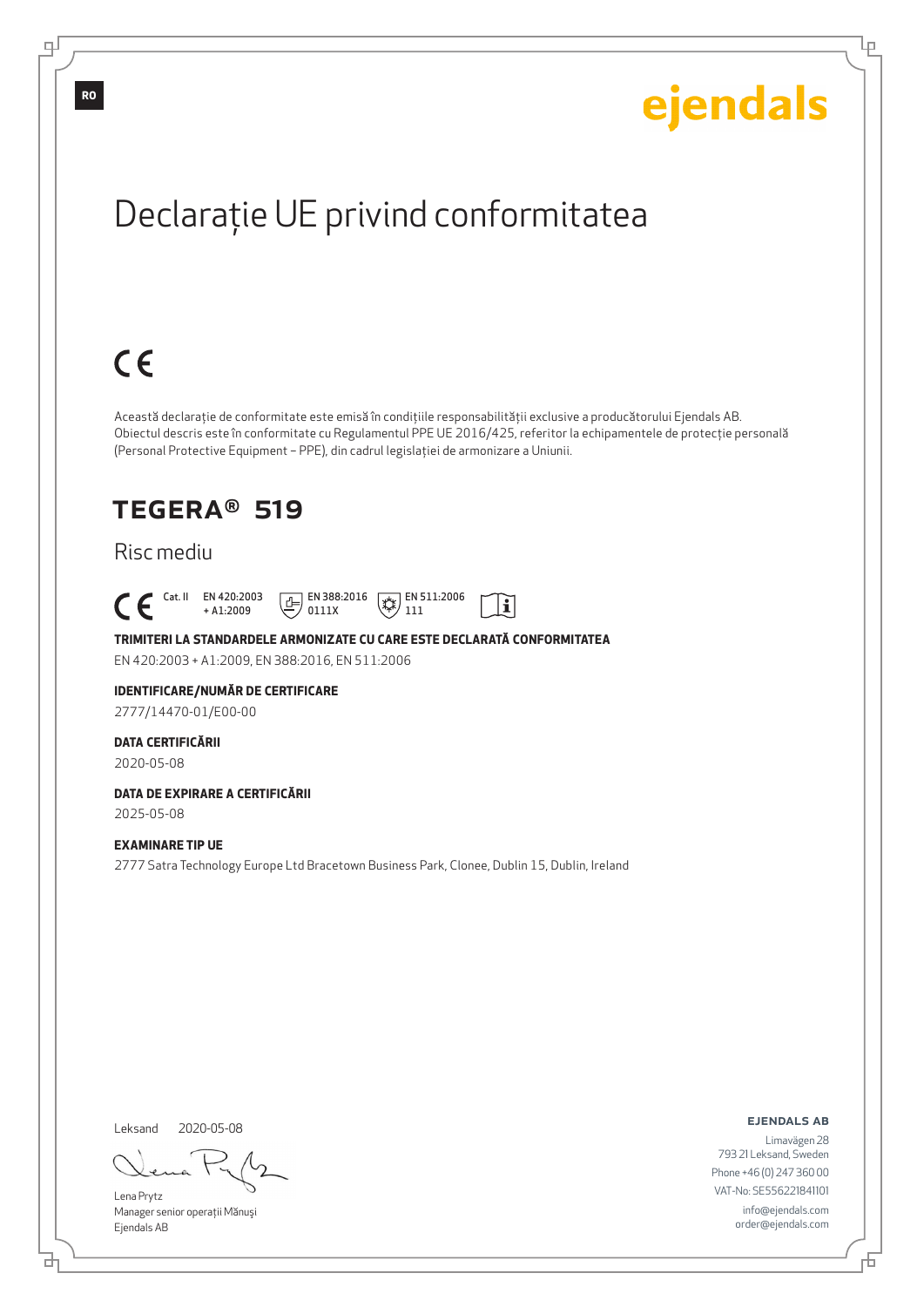Ļμ

# AB Uygunluk beyanı

# $C \in$

Bu uygunluk beyanı, üretici Ejendals AB'nin yegane sorumluluğu altında yayımlanır. Açıklanan ürün, Birlik uyum yasası Kişisel Koruyucu Donanım (KKD) Direktifi EU 2016/425 sayılı AB Yönetmeliği ile uyumludur.

### TEGERA® 519

Orta risk

 $\begin{bmatrix} \mathsf{Cat} & \mathsf{II} & \mathsf{EN} & 420:2003 \\ + & \mathsf{A} & 1:2009 \end{bmatrix}$ 

+ A1:2009  $\boxed{E}$  EN 388:2016 0111X

 $\left(\frac{1}{2}\right)$  EN 511:2006 111

 $|\tilde{\mathbf{i}}|$ 

**UYGUNLUĞUN BEYAN EDILDIĞI UYUMLU STANDARTLAR IÇIN REFERANSLAR**

EN 420:2003 + A1:2009, EN 388:2016, EN 511:2006

#### **KIMLIK/SERTIFIKA NUMARASI**

2777/14470-01/E00-00

### **SERTIFIKA TARIHI**

2020-05-08

#### **SERTIFIKA BITIŞ TARIHI** 2025-05-08

#### **AB TIP INCELEMESI**

2777 Satra Technology Europe Ltd Bracetown Business Park, Clonee, Dublin 15, Dublin, Ireland

Leksand 2020-05-08

đ

Lena Prytz Üst Düzey Beyaz Yaka Personel Eldivenleri Ejendals AB

ejendals ab

Limavägen 28 793 21 Leksand, Sweden Phone +46 (0) 247 360 00 VAT-No: SE556221841101 info@ejendals.com order@ejendals.com

டி

**TR**

舌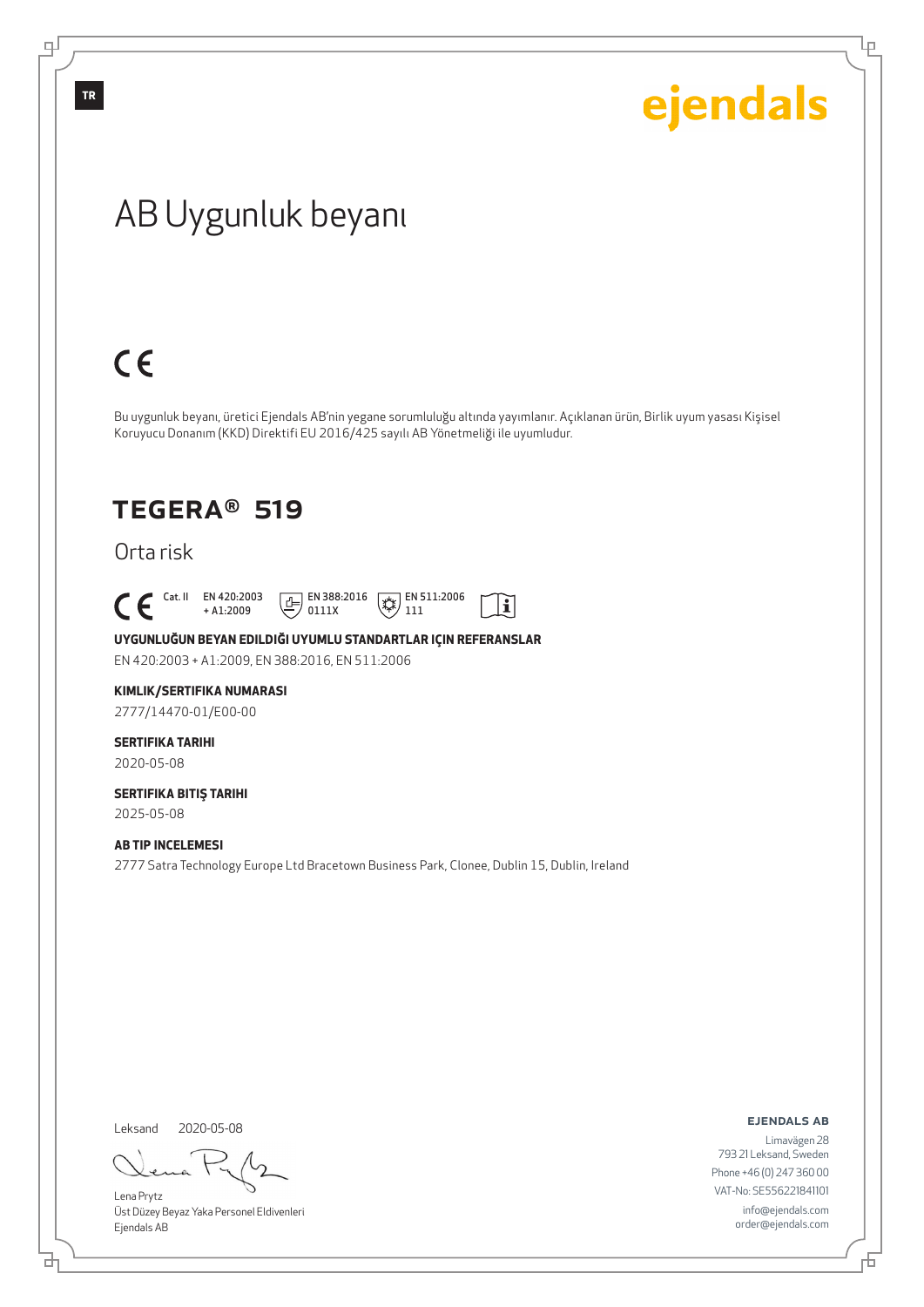Lρ

# Vyhlásenie o zhode EÚ

# $C \in$

Toto vyhlásenie o zhode sa vydáva výlučne na zodpovednosť výrobcu Ejendals AB. Uvedený predmet vyhlásenia je v zhode s príslušnými harmonizačnými právnymi predpismi Únie Nariadenie EÚ 2016/425 o ochrane osobných ochranných prostriedkov (OOP).

 $|\tilde{\mathbf{i}}|$ 

### TEGERA® 519

### Stredné riziko

 Cat. II EN 420:2003 + A1:2009  $\boxed{E}$  EN 388:2016 0111X  $\mathbb{R}$  EN 511:2006 111

**ODKAZY NA HARMONIZOVANÉ NORMY, NA ZÁKLADE KTORÝCH BOLA VYHLÁSENÁ ZHODA** EN 420:2003 + A1:2009, EN 388:2016, EN 511:2006

### **IDENTIFIKÁCIA/ČÍSLO CERTIFIKÁCIE**

2777/14470-01/E00-00

#### **DÁTUM CERTIFIKÁCIE**

2020-05-08

#### **DÁTUM UPLYNUTIA PLATNOSTI CERTIFIKÁTU**

2025-05-08

#### **SKÚŠKA TYPU EÚ**

2777 Satra Technology Europe Ltd Bracetown Business Park, Clonee, Dublin 15, Dublin, Ireland

Leksand 2020-05-08

<u>다</u>

Lena Prytz Vrchný prevádzkový manažér – rukavice Ejendals AB

#### ejendals ab

Đ

Limavägen 28 793 21 Leksand, Sweden Phone +46 (0) 247 360 00 VAT-No: SE556221841101 info@ejendals.com order@ejendals.com

டி

**SK**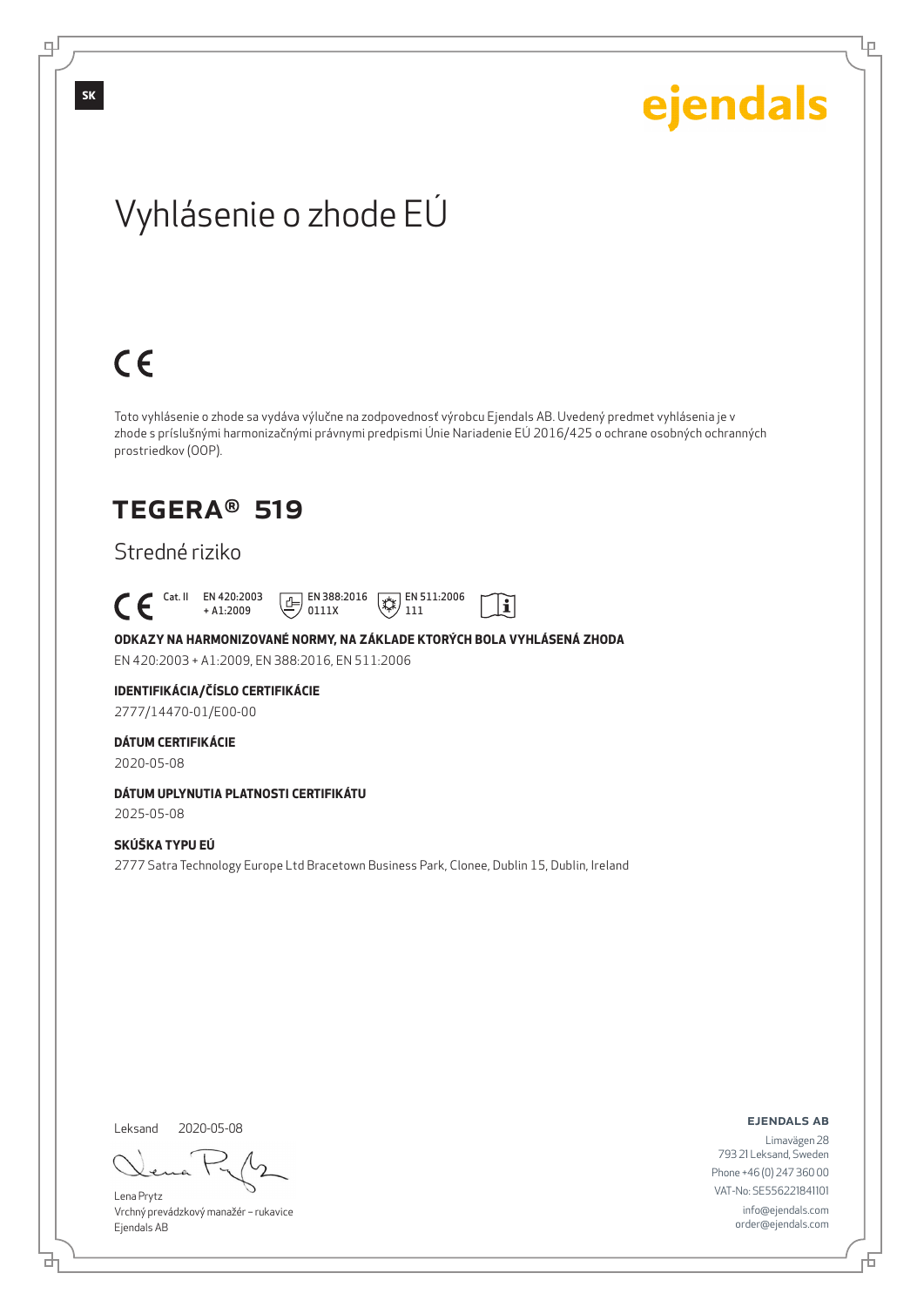Lρ

# Izjava ES o skladnosti izdelka

# $C \in$

Ta izjava o skladnosti je izdana z izključno odgovornostjo proizvajalca Ejendals AB. Opisani izdelek je skladen z usklajeno zakonodajo Unije na podlagi Uredbe o osebni varovalni opremi (OVO) EU 2016/425.

li

### TEGERA® 519

### Srednje tveganje

 Cat. II EN 420:2003 + A1:2009  $E$  EN 388:2016 0111X  $\mathbb{R}$  EN 511:2006 111

**NAVEDBA USKLAJENEGA STANDARDA, NA KATEREGA SE NANAŠA IZJAVA O SKLADNOSTI** EN 420:2003 + A1:2009, EN 388:2016, EN 511:2006

#### **IDENTIFIKACIJA/ŠTEVILKA POTRDILA** 2777/14470-01/E00-00

**DATUM IZDAJE POTRDILA**

2020-05-08

#### **ROK VELJAVNOSTI POTRDILA** 2025-05-08

#### **PRESKUS TIPA EU**

2777 Satra Technology Europe Ltd Bracetown Business Park, Clonee, Dublin 15, Dublin, Ireland

Leksand 2020-05-08

<u>다</u>

Lena Prytz Rokavice za višjega vodjo obrata Ejendals AB

ejendals ab

Limavägen 28 793 21 Leksand, Sweden Phone +46 (0) 247 360 00 VAT-No: SE556221841101 info@ejendals.com order@ejendals.com

டி

**SL**

Đ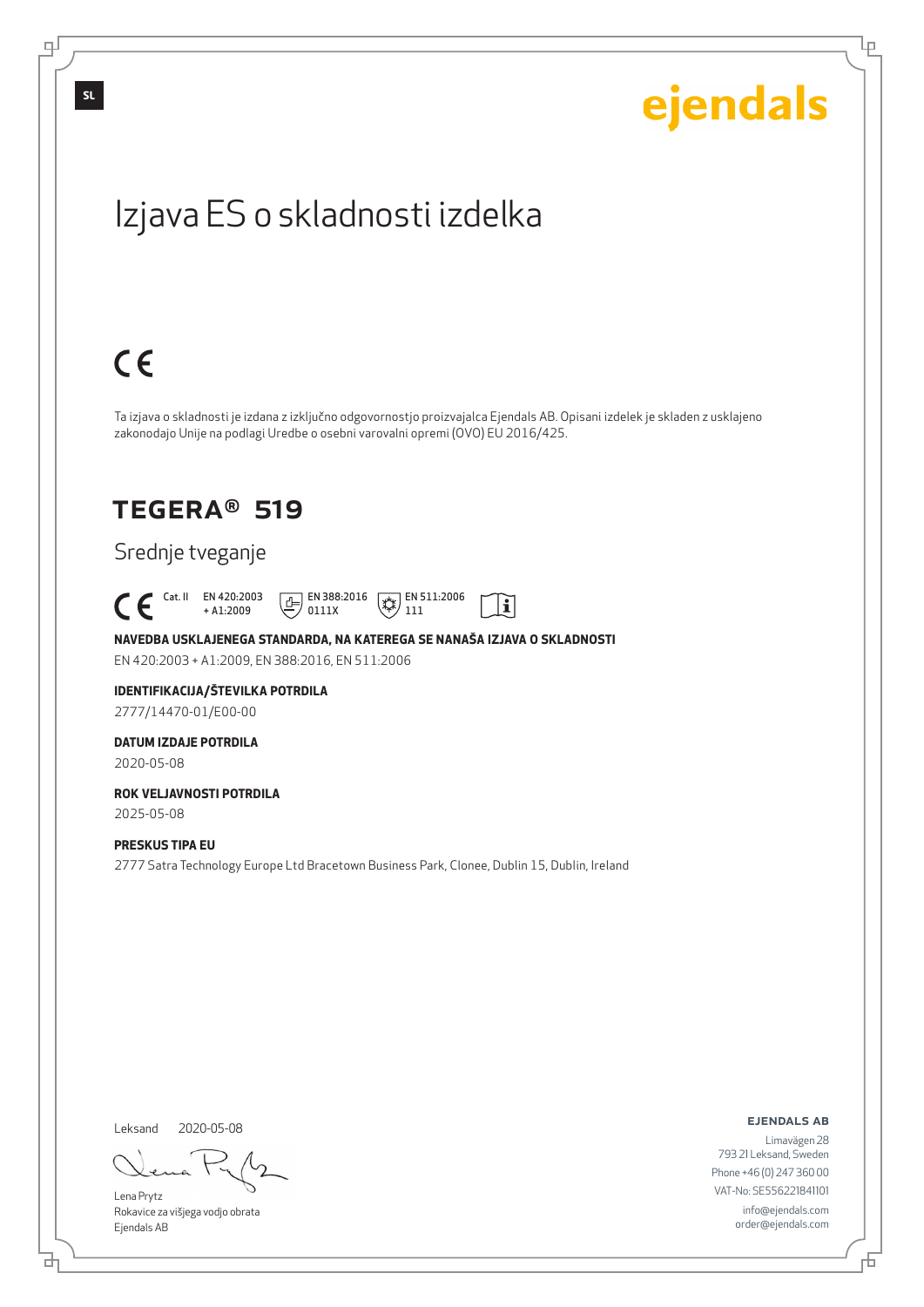# ejendals

Lρ

# ES atitikties deklaracija

# $C \in$

Ši atitikties deklaracija pateikiama tik gamintojo "Ejendals AB" atsakomybe. Nurodytas objektas atitinka Sąjungos derinamųjų teisės aktų asmeninių apsaugos priemonių reglamentą ES 2016/425.

 $|\tilde{\mathbf{i}}|$ 

### TEGERA® 519

### Vidutinė rizika

 $\begin{bmatrix} \mathsf{Cat} & \mathsf{II} & \mathsf{EN} & 420:2003 \\ + & \mathsf{A} & 1:2009 \end{bmatrix}$ + A1:2009  $\boxed{E}$  EN 388:2016 0111X  $\mathbb{R}$  EN 511:2006 111

**NUORODOS Į SUDERINTUS STANDARTUS, KURIAIS REMIANTIS DEKLARUOJAMA ATITIKTIS** EN 420:2003 + A1:2009, EN 388:2016, EN 511:2006

### **IDENTIFIKAVIMAS / SERTIFIKAVIMO NUMERIS**

2777/14470-01/E00-00

#### **SERTIFIKAVIMO DATA**

2020-05-08

#### **SERTIFIKATO GALIOJIMO PABAIGOS DATA**

2025-05-08

#### **ES TIPO PATIKRINIMAS**

2777 Satra Technology Europe Ltd Bracetown Business Park, Clonee, Dublin 15, Dublin, Ireland

Leksand 2020-05-08

<u>다</u>

Lena Prytz Vyresniojo darbų vadovo pirštinės Ejendals AB

ejendals ab

Б

Limavägen 28 793 21 Leksand, Sweden Phone +46 (0) 247 360 00 VAT-No: SE556221841101 info@ejendals.com order@ejendals.com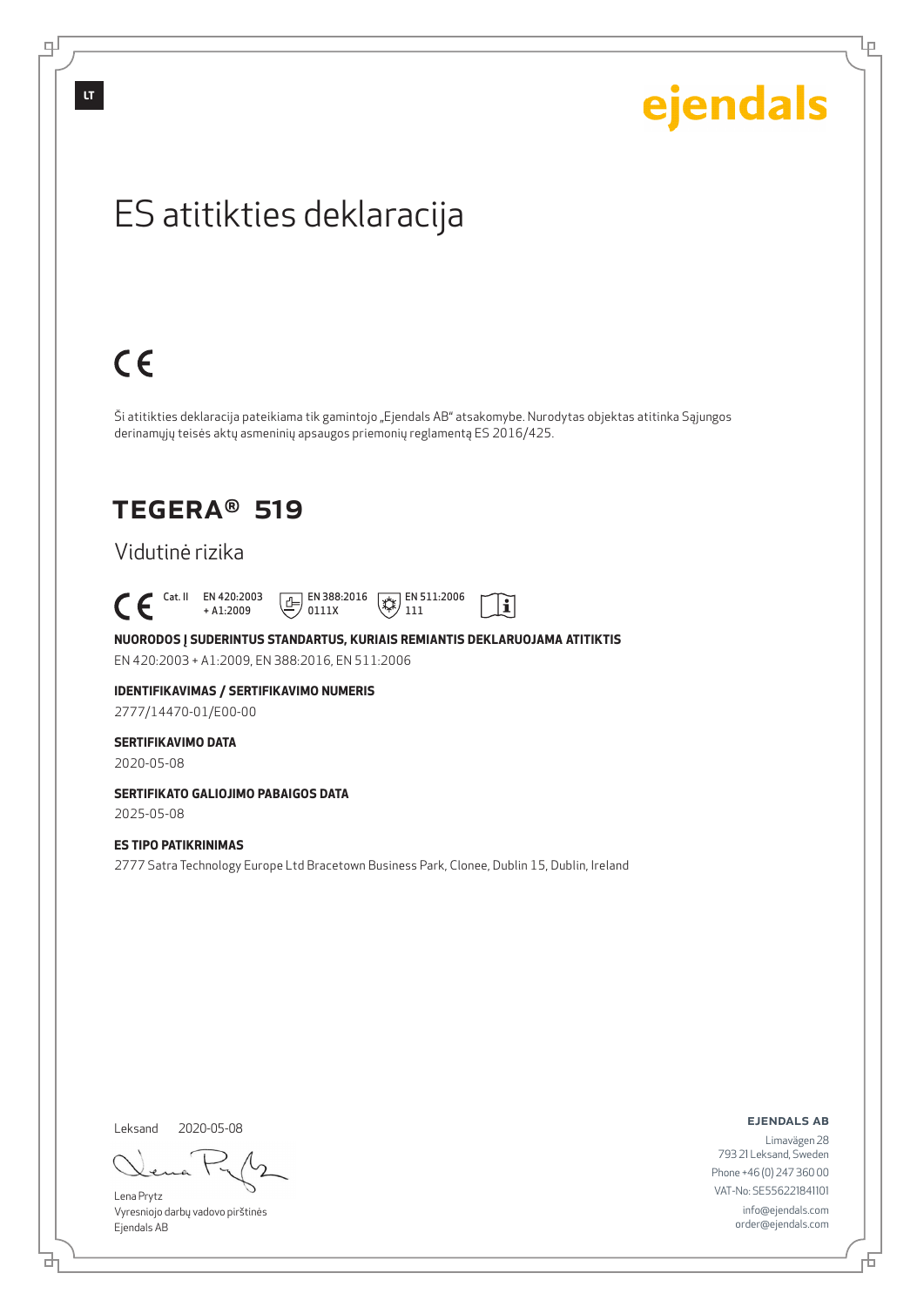

# $C \in$

Par šīs atbilstības deklarācijas izsniegšanu pilnībā ir atbildīgs ražotājs Ejendals AB. Aprakstītais objekts atbilst vienotās likumu saskaņošanas regulai ES 2016/425 par individuālajiem aizsardzības līdzekļiem (IAL).

> $\mathbb{R}$  EN 511:2006 111

 $\mathbf{i}$ 

### TEGERA® 519

### Vidējs risks

 Cat. II EN 420:2003 + A1:2009

**ATSAUCES UZ HARMONIZĒTAJIEM STANDARTIEM, ATBILSTĪBA KURIEM TIEK APLIECINĀTA** EN 420:2003 + A1:2009, EN 388:2016, EN 511:2006

 $E$  EN 388:2016 0111X

**SERTIFIKĀTA IDENTIFIKATORS/NUMURS**

2777/14470-01/E00-00

#### **SERTIFIKĀTA DATUMS**

2020-05-08

#### **SERTIFIKĀTA DERĪGUMA TERMIŅŠ** 2025-05-08

**ES TIPA PĀRBAUDE**

2777 Satra Technology Europe Ltd Bracetown Business Park, Clonee, Dublin 15, Dublin, Ireland

Leksand 2020-05-08

<u>다</u>

Lena Prytz

Cimdu ražošanas vecākais rīkotājdirektors Ejendals AB

ejendals ab

Б

Lρ

ejendals

Limavägen 28 793 21 Leksand, Sweden Phone +46 (0) 247 360 00 VAT-No: SE556221841101 info@ejendals.com order@ejendals.com

**LV**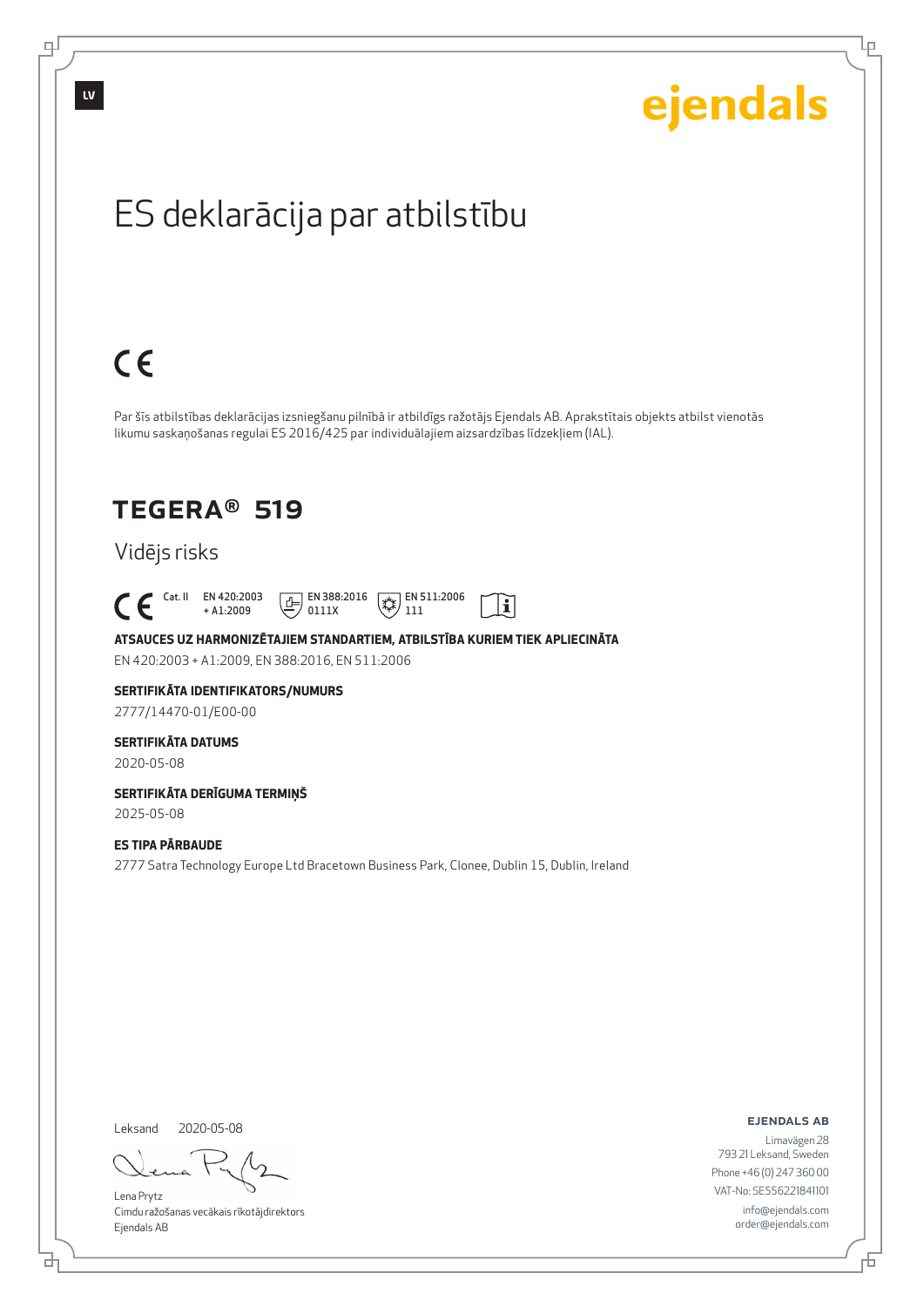Lр

# ЕС декларация за съответствие

# $C \in$

Настоящата декларация за съответствие е издадена на отговорността на производителя Ejendals AB. Предметът на декларацията е в съответствие със законодателството на Съюза за хармонизация относно личните предпазни средства (ЛПС), Регламент (ЕС) 2016/425.

# TEGERA® 519

#### Среден риск

 Cat. II EN 420:2003  $\boxed{E}$  EN 388:2016  $\mathbb{R}$  EN 511:2006  $\mathbf{i}$ + A1:2009 0111X 111

**ПОЗОВАВАНИЯ СЕ ХАРМОНИЗИРАНИ СТАНДАРТИ, ЗА КОИТО СЕ ДЕКЛАРИРА СЪОТВЕТСТВИЕ** EN 420:2003 + A1:2009, EN 388:2016, EN 511:2006

**ИДЕНТИФИКАЦИЯ/НОМЕР НА СЕРТИФИКАТА**

2777/14470-01/E00-00

#### **ДАТА НА ИЗДАВАНЕ НА СЕРТИФИКАТА**

2020-05-08

#### **ДАТА НА ВАЛИДНОСТ НА СЕРТИФИКАТА**

2025-05-08

### **ЕС-ТИП ИЗСЛЕДВАНЕ**

2777 Satra Technology Europe Ltd Bracetown Business Park, Clonee, Dublin 15, Dublin, Ireland

Leksand 2020-05-08

브

Lena Prytz Ръкавици за старши ръководител на производството Ejendals AB

ejendals ab

Đ

Limavägen 28 793 21 Leksand, Sweden Phone +46 (0) 247 360 00 VAT-No: SE556221841101 info@ejendals.com order@ejendals.com